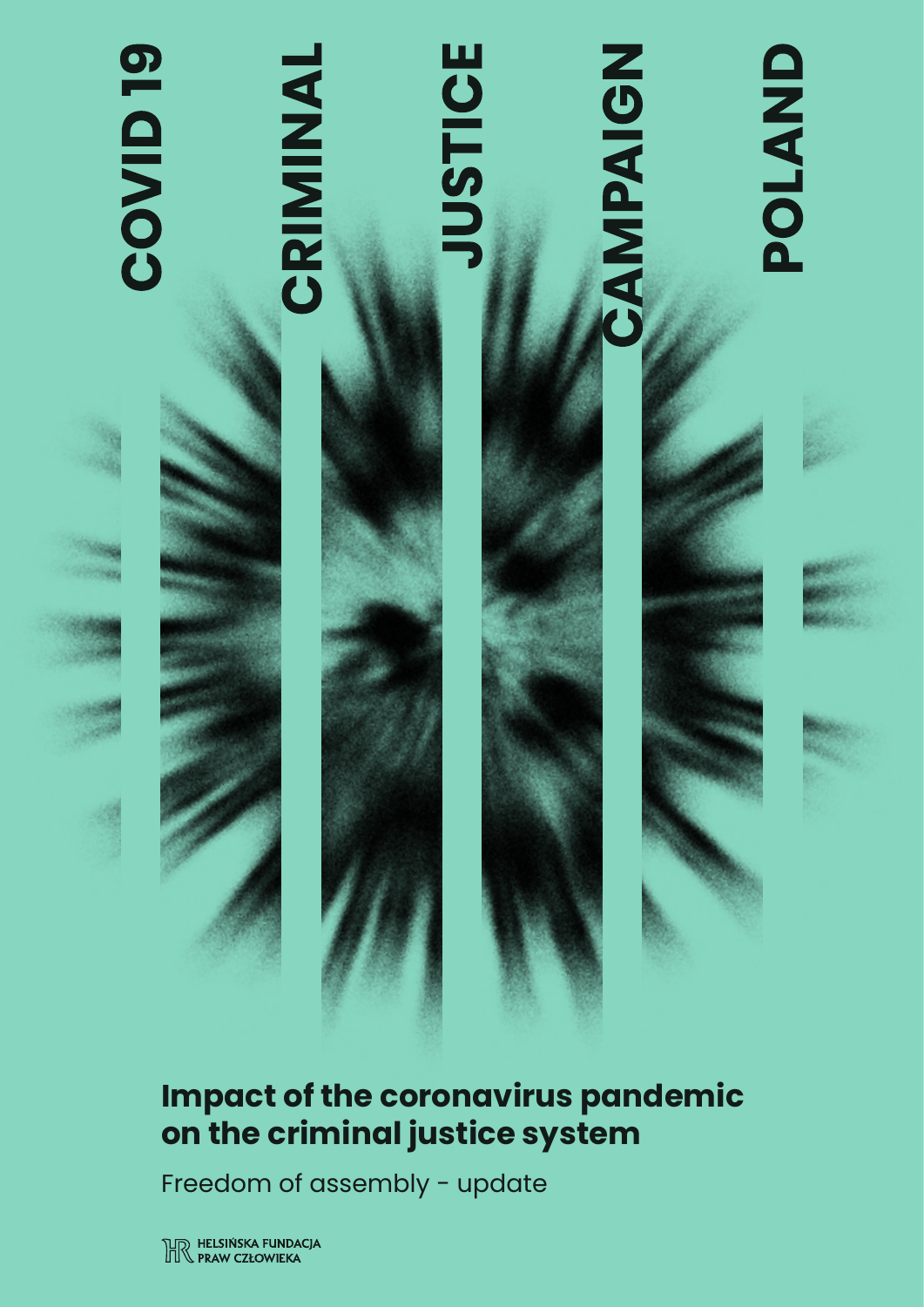## **FREEDOM OF ASSEMBLY - UPDATE**

**Contract Contract Contract** 

| The law currently<br>in force                                      | Freedom of assembly is guaranteed in Article 57 of the<br>Constitution of the Republic of Poland and may only be<br>restricted under a law provided that such a restriction is<br>adequate, necessary and proportionate. The most far-<br>reaching restrictions, which interfere with the essence of<br>freedom of assembly, can only be introduced when certain<br>extraordinary measures are introduced.<br>The main legal act governing the exercise of freedom of<br>assembly is the Act of 24 July 2015 - Assemblies Law <sup>1</sup><br>("Assemblies Act"), which provides for three types of<br>assemblies: (1) an ordinary assembly, which must be<br>notified no later than 6 days before its planned date<br>(2 days under the simplified procedure for an assembly<br>which does not disrupt road traffic), (2) a cyclical<br>assembly, which must be approved by the province<br>governor (wojewoda) and (3) a spontaneous assembly<br>held in connection with a sudden event related to the<br>public sphere, does not need to be approved or notified.<br>An assembly may be dissolved if its course poses a threat<br>to human life or health or property of a considerable<br>value, and also if it violates provisions of the Assemblies<br>Act or those of criminal law. It is also possible to dissolve<br>a spontaneous assembly due to a serious threat to safety<br>or public order, road traffic on public roads or when<br>a spontaneous assembly poses a threat of disturbances in<br>the course of an ordinary or cyclical assembly. |
|--------------------------------------------------------------------|----------------------------------------------------------------------------------------------------------------------------------------------------------------------------------------------------------------------------------------------------------------------------------------------------------------------------------------------------------------------------------------------------------------------------------------------------------------------------------------------------------------------------------------------------------------------------------------------------------------------------------------------------------------------------------------------------------------------------------------------------------------------------------------------------------------------------------------------------------------------------------------------------------------------------------------------------------------------------------------------------------------------------------------------------------------------------------------------------------------------------------------------------------------------------------------------------------------------------------------------------------------------------------------------------------------------------------------------------------------------------------------------------------------------------------------------------------------------------------------------------------------------------------------------------------------|
| <b>Changes</b><br>introduced<br>in connection with<br><b>COVID</b> | Under the Constitution of the Republic of Poland,<br>restrictions on the freedom of assembly may be<br>introduced by a law, in compliance with the principle of<br>proportionality and without infringing the essence of the<br>restricted freedom. Further restrictions are only allowed<br>under the state of emergency or martial law, none of<br>which has been introduced.<br>Notwithstanding the above, the anti-COVID-19<br>restrictions<br>were<br>initially introduced<br>primarily<br>in regulations issued by the Minister of Health and later in<br>regulations of the Council of Ministers, based on Articles<br>46-46b of the Act of 5 December 2008 on the prevention<br>and control of infections and infectious diseases in<br>humans <sup>2</sup> . This served as the basis for the introduction of<br>the state of epidemic emergency <sup>3</sup> and later the state of<br>epidemic <sup>4</sup> , which do not constitute extraordinary                                                                                                                                                                                                                                                                                                                                                                                                                                                                                                                                                                                                 |

**THE LAW**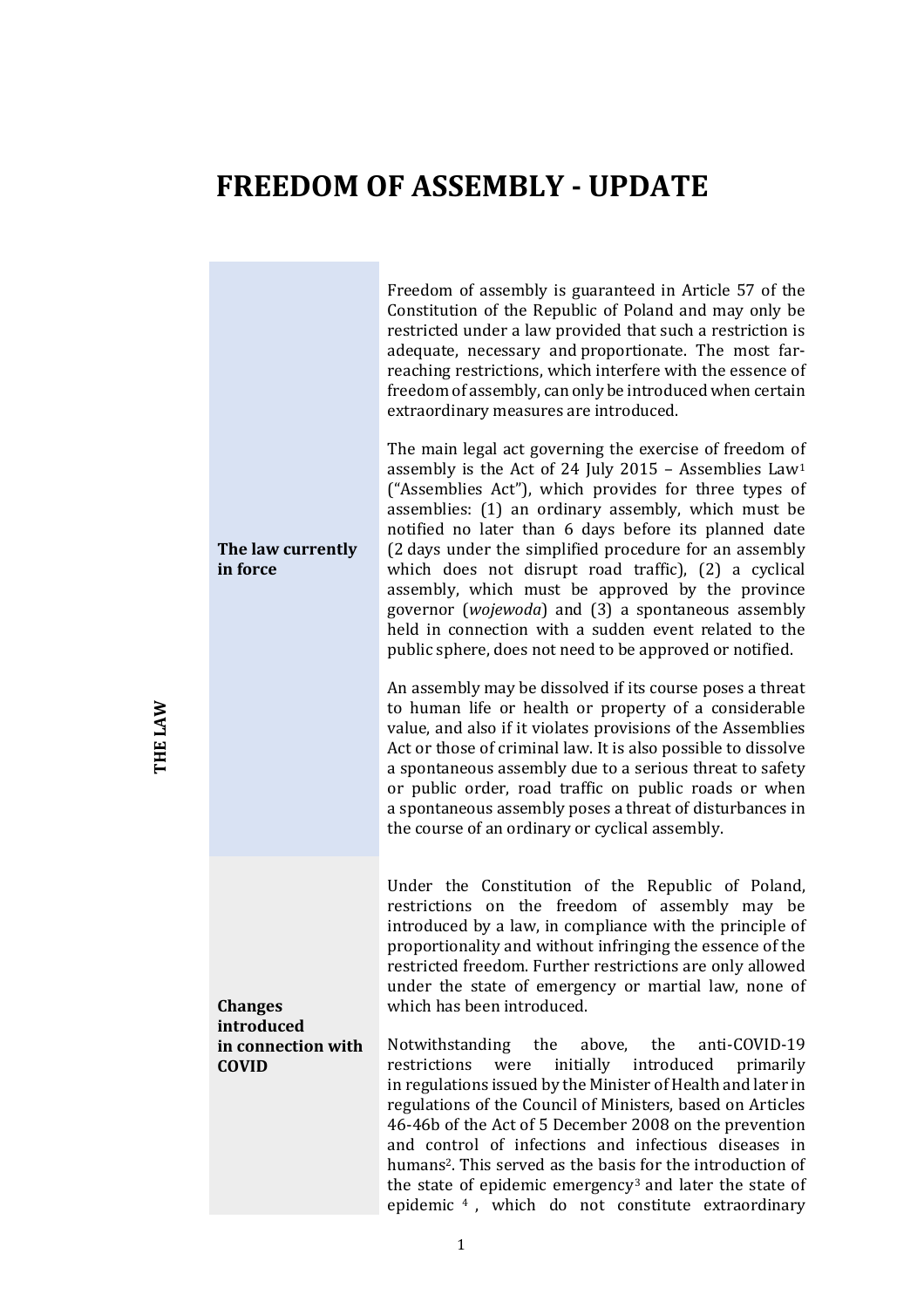measures but were nevertheless designated by the Government as sufficient for adopting significant restrictions related to the coronavirus pandemic.

Such a legislative arrangement is unconstitutional and cannot serve as a basis for enforcing compliance with the restrictions it contains. A court has ruled that in the absence of an extraordinary measure "extraordinary circumstances justifying special legal arrangements cannot be invoked to impose restrictions on human rights and freedoms and cannot justify far-reaching restrictions on civil liberties introduced by regulations"5.

The first restrictions on the freedom of assembly, namely a ban on the organisation of assemblies of more than 50 persons, were a consequence of the state of epidemic emergency introduced by the regulation of the Minister of Health of 13 March 2020. The total ban on assemblies was imposed by the regulation of the Council of Ministers of 10 April 2020 which introduced the state of epidemic<sup>6</sup>.

That assemblies ban was repealed by the regulation of 29 May 2020, which allowed the organisation of ordinary and cyclical assemblies with a maximum number of participants of up to 150 people. At the same time, assembly participants were obliged to keep 2 meters distance from each other and to cover their nose and mouth. The notification had to be communicated to the health inspector, who gave an opinion on the epidemic risk associated with the assembly<sup>7</sup>. Later, this model was maintained, only the upper limit of assembly participants has been changing – it currently allows for 5 persons<sup>8</sup>.

It is worth mentioning however, that until April 2021 the regulations concerned only organizers of the assembly, as they expressly prohibited or limited *organizing*  assemblies. It changed in the regulation of 25 March 2021, amending the regulation of 19 March 2021. New regulation expanded the ban to cover the participants as well9.

The legislator decided against adopting epidemic-specific rules for the dissolution of assemblies and the use of direct coercive measures in such situations.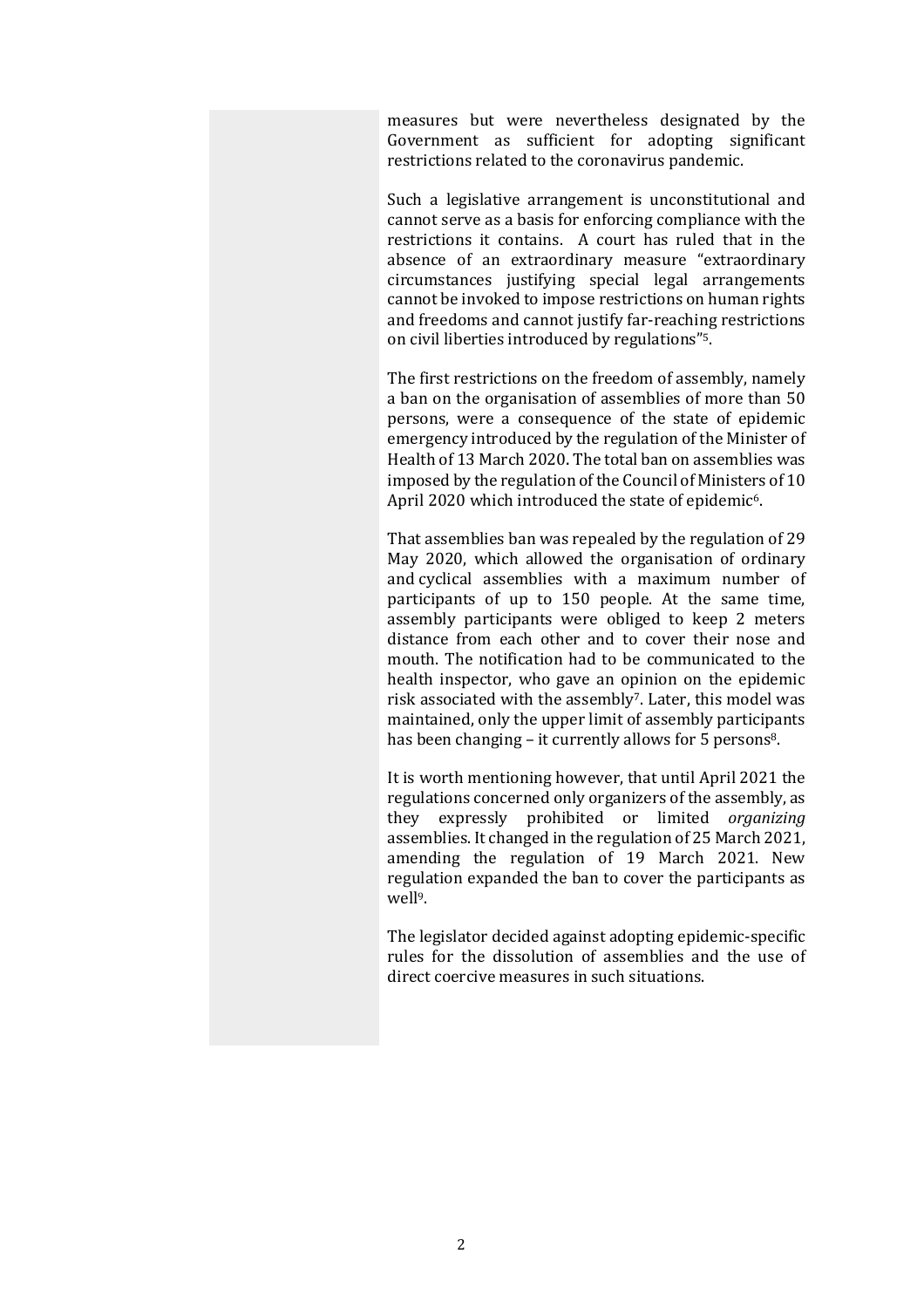The restrictions have not prevented the holding of assemblies (primarily, spontaneous assemblies), which have evoked a strong response from the police. A prime example of the heavy-handed police response was the Business Owners' Strike (a protest against restrictions on business activities and insufficient state aid for businesses affected by the epidemic) which took place during the period of the total ban on assemblies<sup>10</sup>, the night protest of 7/8 August 2020 which erupted immediately after the arrest of Margot, an LGBTI rights activist<sup>11</sup>, and the protests following the judgment of the Constitutional Tribunal, which abolished the possibility of legal abortion due to severe and irreversible fetal impairment or an incurable life-threatening illness, which started on 22 October 2020<sup>12</sup>. These assemblies were often attended by a large number of participants and markedly exceeded the limit indicated in the regulation – one of the largest protests of the Women's Strike in Warsaw was attended by 100,000 people13, accompanied by many smaller protests across approximately 600 Polish cities, towns and villages<sup>14</sup>.

During the protests, the police performed mass ID checks and made many arrests among the protesters. According to a communication published by the Szpila Collective, a group coordinating legal aid to arrested persons (primarily those detained because of their participation in public assemblies), during the 100 days of protests following the Constitutional Tribunal's judgment, 150 arrests were made leading to 81 persons having been kept in police custody overnight (often outside the city where the assembly has taken place $]$ <sup>15</sup>. During the protest after Margot's arrest, 48 people were detained during a single night. <sup>16</sup> At the same time, the police checked IDs of hundreds of protesters. Frequently, the people taken into a "kettle" were only allowed to pass the police cordon after their personal information has been recorded. On 28 November 2020, the police checked IDs of 900 persons participating in a single protest<sup>17</sup>, on 18 November 2020, 500 ID checks were made18.

Often, protesters faced the risk of being prosecuted for their participation in the protests, both under criminal law (for criminal or petty offences) and administrative law (they could be fined by a sanitary inspector). During the Business Owners' Strike in May 2020, the police issued 220 criminal citations and 150 tickets <sup>19</sup> . On 28 November 2020, during one of the Women's Strike protest, the police registered 450 violations of the state of epidemic rules (punishable by administrative penalties imposed by sanitary inspectors) and 370 criminal citations20.

**Statistics to determine the relevance of the** 

**issue**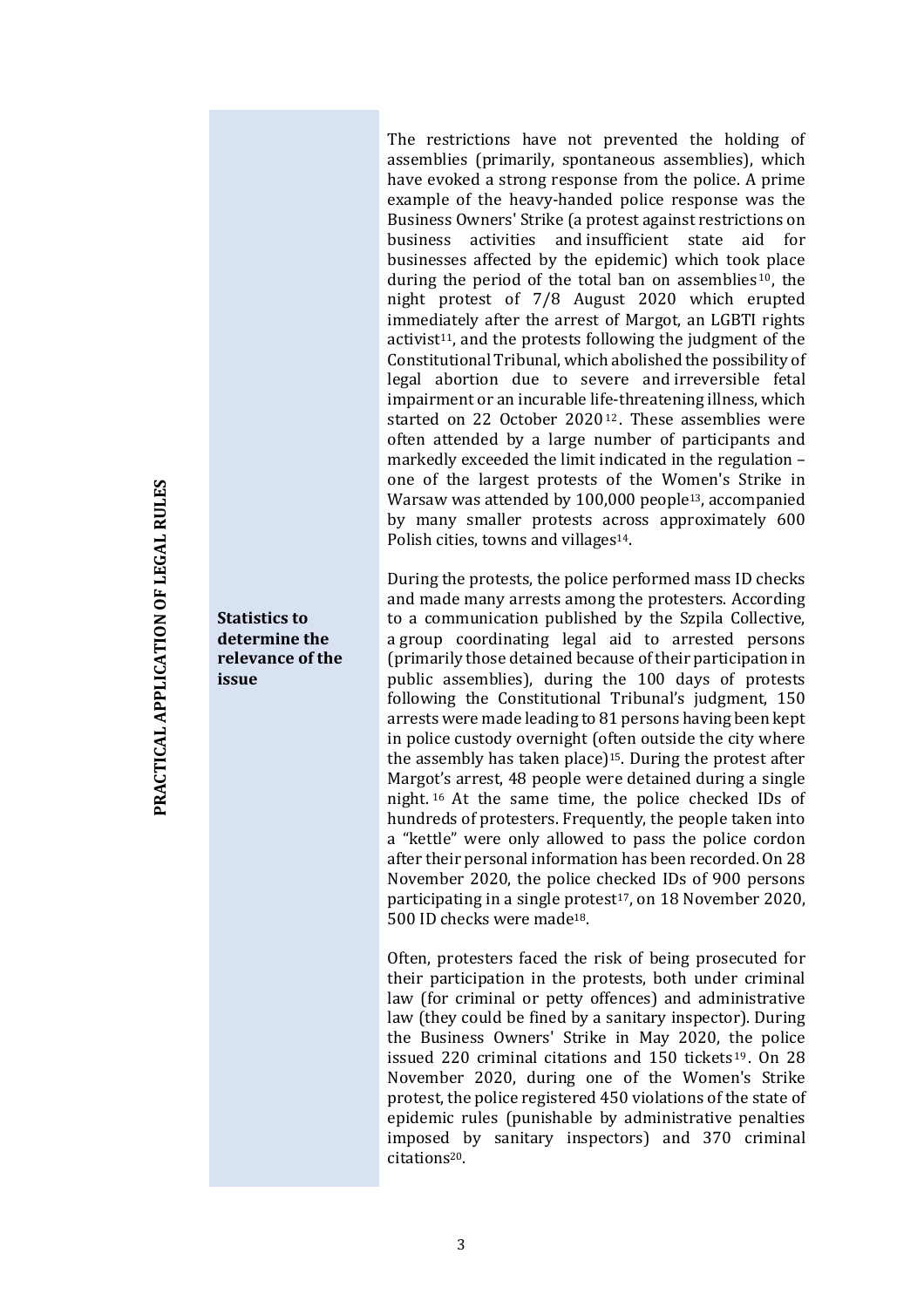The Helsinki Foundation for Human Rights made a request for information to the National Chief Commissioner of the Police twice, both times asking about the number of police actions during the assemblies. As presented in a letter from the Director of the HR, Training and Legal Services Office in the Police Headquarters, from 22 October 2020 to 3 January 2021, 3 085 tickets and 9 280 criminal citations were issued and 22 929 ID checks were made21. Asked the same question half year later, the Director informed the HFHR that in this respect data had not been collected22.

The media have repeatedly reported on police brutality against persons arrested in connection with their participation in protests, which possibly could amount to inhuman or degrading treatment or punishment. In this respect, particular relevance should be given to the reports of the National Mechanism for the Prevention of Torture (operating within the Office of the Commissioner for Human Rights under the Optional Protocol to the Convention Against Torture and other Cruel, Inhuman and Degrading Treatment or Punishment, adopted by the United Nations General Assembly in New York on 18 December 2002) from *ad hoc* visits carried out immediately after the protests on 7 August 2020 (Margot's arrest) and between 23 October and 14 December 2020 (the initial phase of the Women's Strike protests).

**Media accounts** In a report describing the situation of persons arrested during the protests on 7 August 2020, the NMPT drew attention to the recurring accounts of beatings by police officers, flagrant abuses of direct coercive measures, in particular physical force and handcuffs, the demeaning, homophobic or transphobic treatment of detainees, excessive use of body searches and the performance of body searches in a manner violating the dignity of arrested persons. The NMPT also noted the noncompliance with the key anti-torture guarantees: the police restricted arrestees' access to defence lawyers (and vice versa), prevented the exercise of the right to notify the third party about the arrest and refused access to medical examinations (also in cases of persons with visible injuries). In certain cases, arrests were made on a completely random basis: the police have arrested persons who happened to be in the general area of the protests but did not participate in the protests $23$ .

> Despite strong criticism of the police actions during the August protest, the NMPT report on the first two months of protests following the Constitutional Tribunal's abortion judgment shows hardly any improvement on the part of law enforcement authorities. As the reported visits revealed, the problems with access to a lawyer persisted,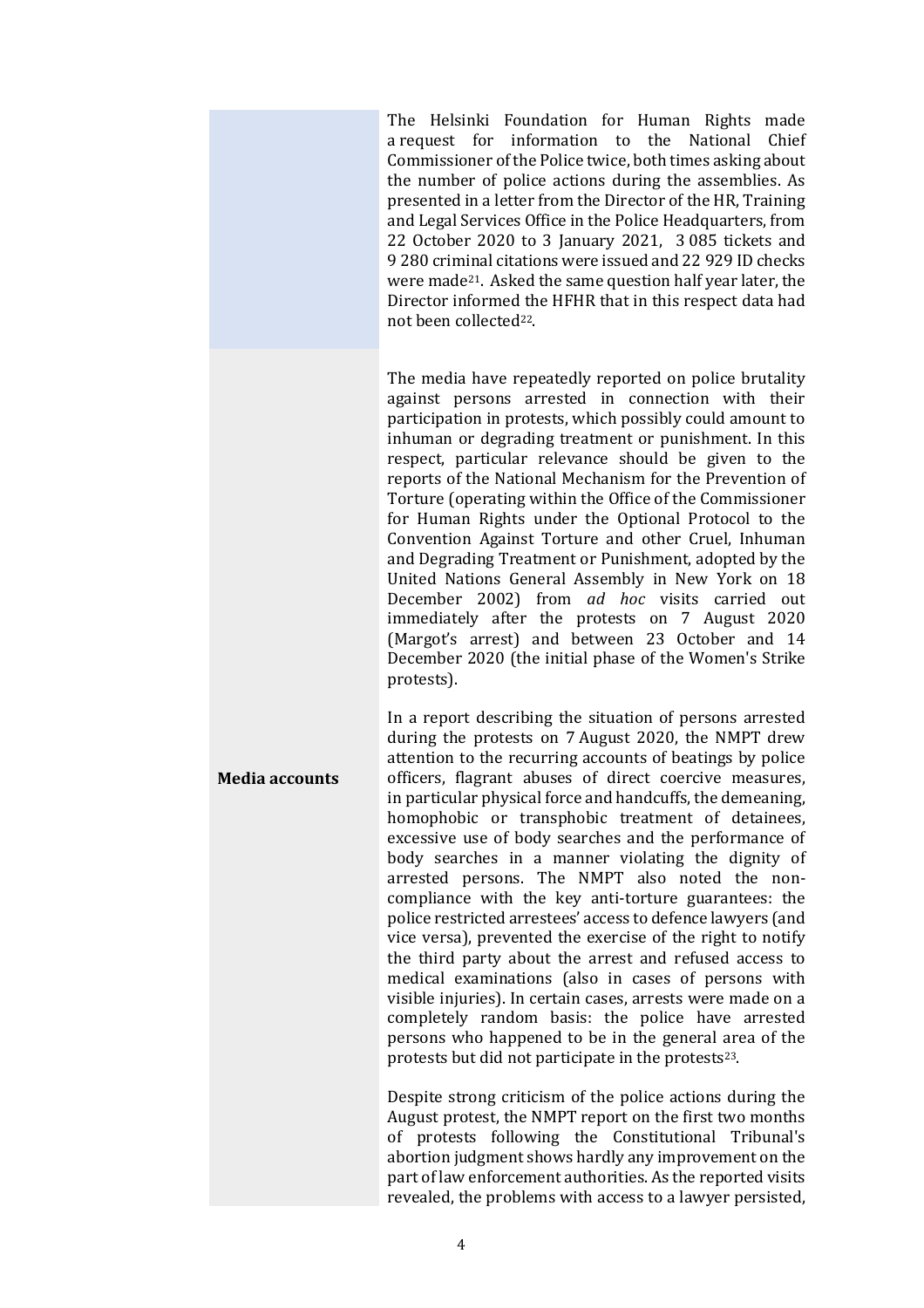and the implementation of the right to a lawyer often depended on grassroots initiatives and lawyers' selforganisation. Access to medical examinations continued to be restricted and arrestees were not informed of the factual and legal grounds for their arrest. Again, there have been reports of police officers' violence against arrested persons: some of them were beaten with batons, forced to sit on the floor of a moving police car, punched in the face, restrained on the ground by officers kneeling on their backs, kicked in the stomach and crotch. The NMPT pointed to the police officers' demeaning attitude towards arrestees and the protests. The abuse of direct coercive measures – physical force, handcuffs, chemical incapacitating agents – remained a problem. In several cases, the police prevented the NMPT from exercising the Mechanism's mandate by refusing NMPT representatives an opportunity to talk to an arrestee). Attention was also drawn to the fact that, despite the objective possibility of taking arrested protesters to local police stations, the police transferred them outside the city limits thereby preventing their lawyers to reach their clients before the first police interview24.

Considering the systemic problems of delays and backlogs in the courts, as well as the fact that the mass protests of 2020 have largely taken place in the last months of the year, the courts' jurisprudence on the freedom of assembly during the state of epidemic is not yet to be considered comprehensive. Nevertheless, the courts have notably recognised the unconstitutional nature of restrictions on the freedom of assembly imposed to tackle COVID-19, as well as the accompanying police abuse.

**Court decisions** During the period of the total ban on assemblies, the Warsaw Court of Appeal held that "the above legal situation raises considerable doubts from the perspective of the constitutional right of citizens to assemblies under Article 57 of the Constitution, in particular in the context of constitutionally permissible restrictions on subjective rights and the principle of proportionality enshrined in Article 31 (3) of the Constitution"25. The District Court for Warsaw's Śródmieście borough also noted that "the lack of introduction of the state of natural disaster, which corresponds to the current coronavirus situation, makes the prohibitions expressed in the content of the abovementioned regulation unconstitutional and therefore devoid of a legal basis"26.

> The courts have also recognised that even if it was possible to restrict the freedom of assembly in a regulation, the regulations in force since March had banned the *organisation* of assemblies, rather than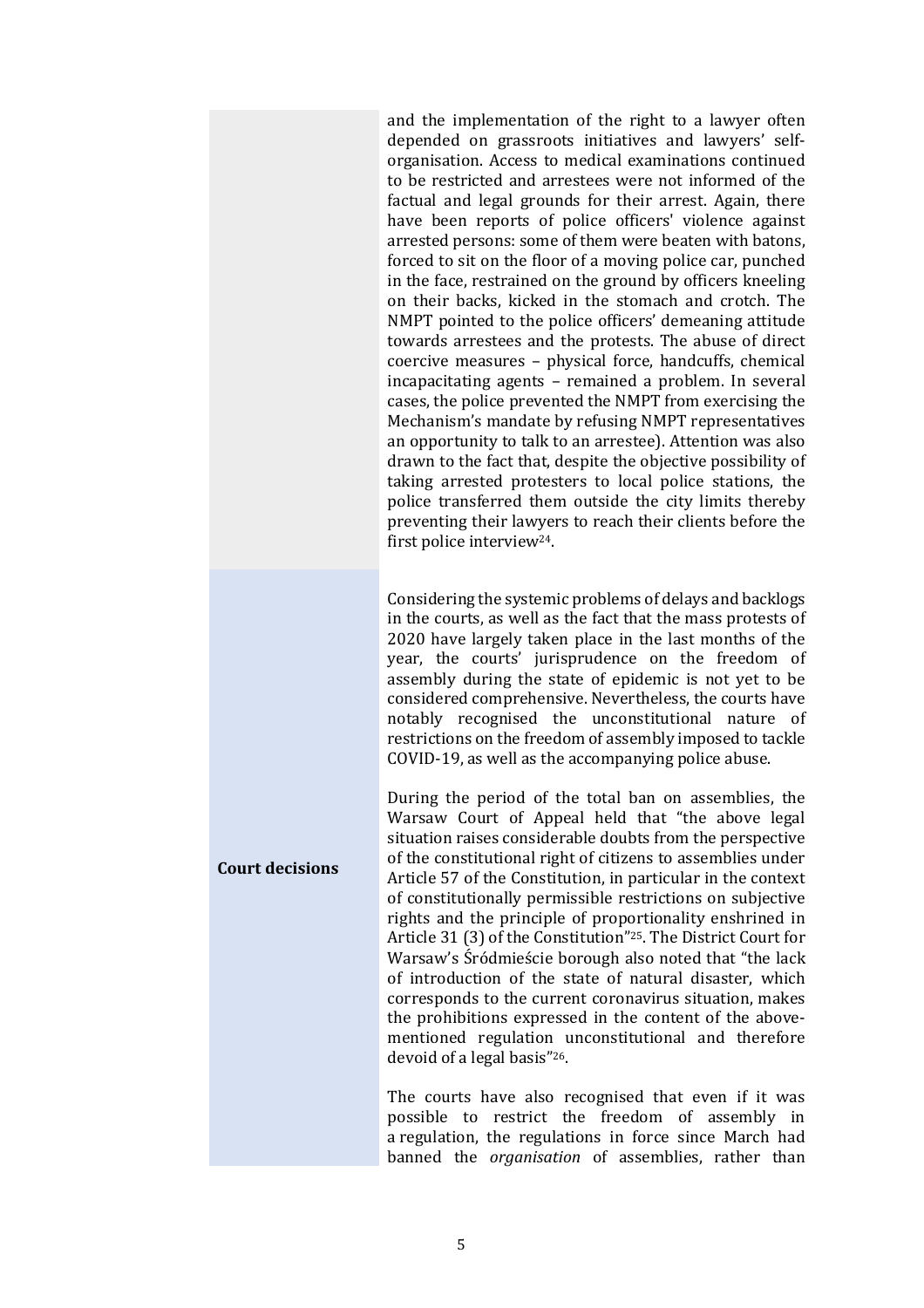*participation* in assemblies<sup>27</sup> (which – as noted above – had changed a year later).

Smaller protests and happenings have also been organised in the duration of the state of epidemic restrictions. Participants in these events complied with epidemic rules, including social distancing rules, but still frequently dealt with negative responses from the police. As noted by the District Court for Warsaw's Śródmieście borough, "the defendants have maintained all necessary and legally required safety measures aimed at protecting their own health and that of other persons and, in the court's opinion, a conclusion that their behaviour could violate public peace or order and should result in their punishment would be entirely without merit"28.

One should also remember that there are two procedural tracks for the cases brought against participants in public assemblies: the criminal and administrative proceedings. In administrative proceedings, pursuant to art. 48a of the Infections Control Act, a state district sanitary inspector may impose an immediately enforceable administrative penalty (fine) of up to PLN 30,000. In cases concerning violations of state of epidemic rules, the choice of the procedural track is made by the police officer responding to an incident – they may issue ticket (or, if the ticket is not accepted, a criminal citation to be dealt with by a court) under Article 54 or art. 116 § 1a of the Petty Offences Code <sup>29</sup> or notify the state district sanitary inspector (SANEPID, the sanitary and epidemiological inspectorate) about the violation.

One of these proceedings concerned several persons protesting against the plans to hold the general election through postal voting. In the period of the total ban on assemblies, several protesters carried a large banner. Although the protesters kept the required distance between each other and wore masks, the incident was reported to the sanitary and epidemiological inspectorate, which imposed on each protester the fine of PLN 10,000. The Commissioner for Human Rights, who intervened in the appeal proceedings, argued that the case had been decided *ex parte* and that the protesters had not even been informed of the proceedings. The Commissioner also noted that the penalty imposed was disproportionate and grossly excessive. Ultimately, the fine was lifted<sup>30</sup>.

Some of the proceedings which have been brought against participants in public assemblies are based on grounds other than suspected violations of state of epidemic rules. According to the Szpila Collective, the most frequently presented charges include, in addition to those based on Articles 54 and 116 § 1a of the Petty Offences Code, violations of Article 65 (refusal to produce an ID) and Article 65a (failure to comply with police instructions), as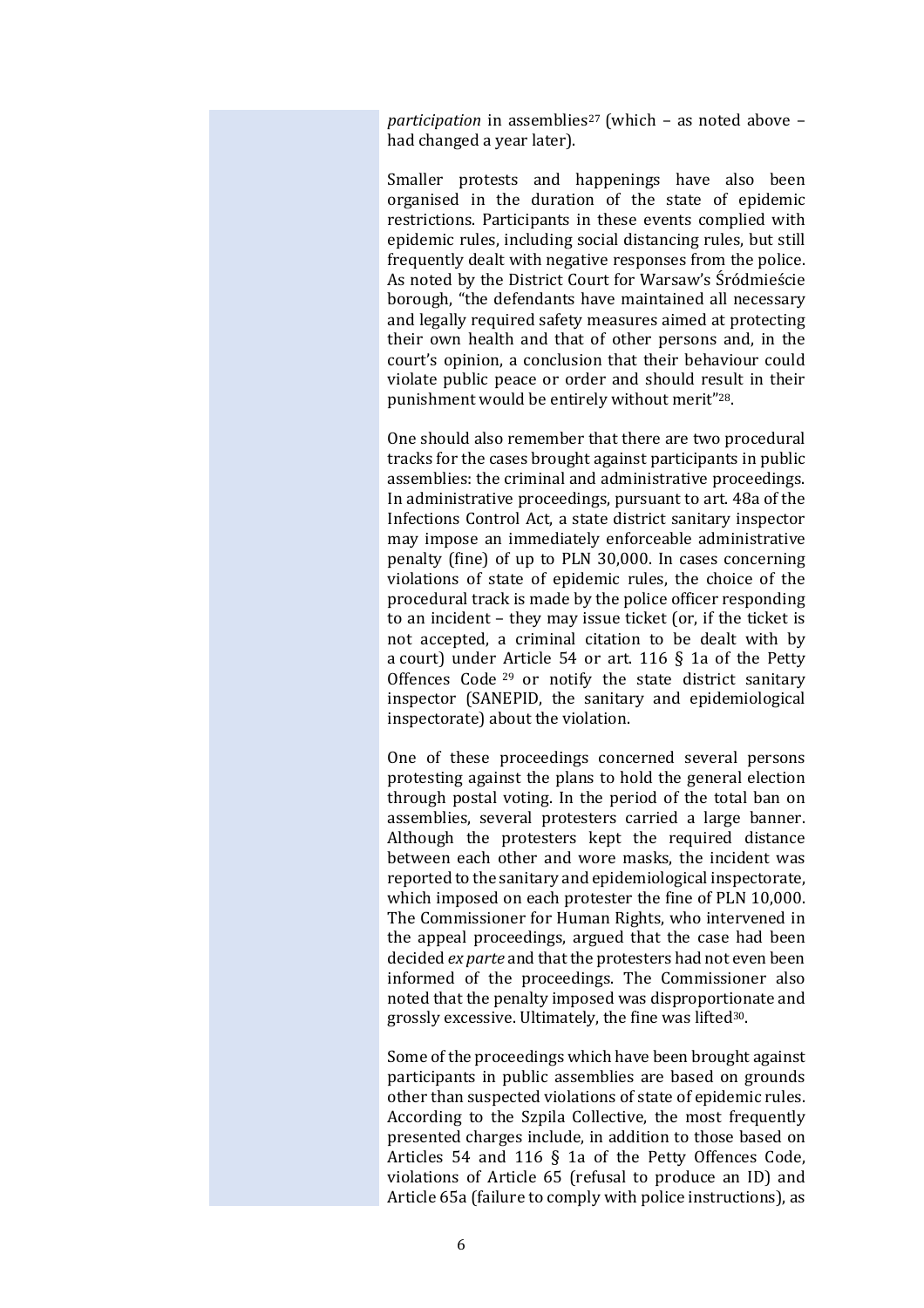well as violations of provisions of the Criminal Code such as Article 222 (violation of an officer's personal inviolability), Article 224 (interfering with a public officer's duties), Article 226 (insulting an officer), Article 261 (insulting a monument), art. 288 (destruction of someone else's property)<sup>31</sup>.

Although the majority of the criminal and petty offences cases of participants in public assemblies are still be pending, the courts have already dealt with some, discontinuing the proceedings or issuing a penal order (*wyrok nakazowy*). Among the decided cases was one of a photojournalist accused of violating an officer's personal inviolability. Although a penal order may only be issued in cases where the circumstances of the violation and the violator's guilt is evident, the court decided to fine the photojournalist even as she did not admit guilt<sup>32</sup>. The case has aroused widespread controversy and the outcome was strongly opposed in Poland and abroad<sup>33</sup>.

Preventive measures have been taken against some of the accused protesters. A leader of the Women's Strike, charged with criminal trespass and violating an officer's personal inviolability, offences allegedly committed during a protest in the vicinity of the Constitutional Tribunal, was obliged to weekly report at a designated police station. She also received a temporary restraining order, prohibiting her from being present within a 100 metre radius from the premises of the Constitutional Tribunal, which, given the fact that she leads the protests against the Tribunal's judgment, may significantly affect her ability to exercise her freedom of assembly<sup>34</sup>.

Unlike criminal proceedings, arrest complaints are likely to be resolved quicker. Of 40 known arrest complaints following the events of 7 August 2020, 35 were heard by a court within a year. Only in one case the court found the arrest to be correct. As the Szpila collective informs, in 97% of cases police officers acted with excess of powers, whereas in 26% not only with excess of powers, but also illegally and without a factual basis<sup>35</sup>.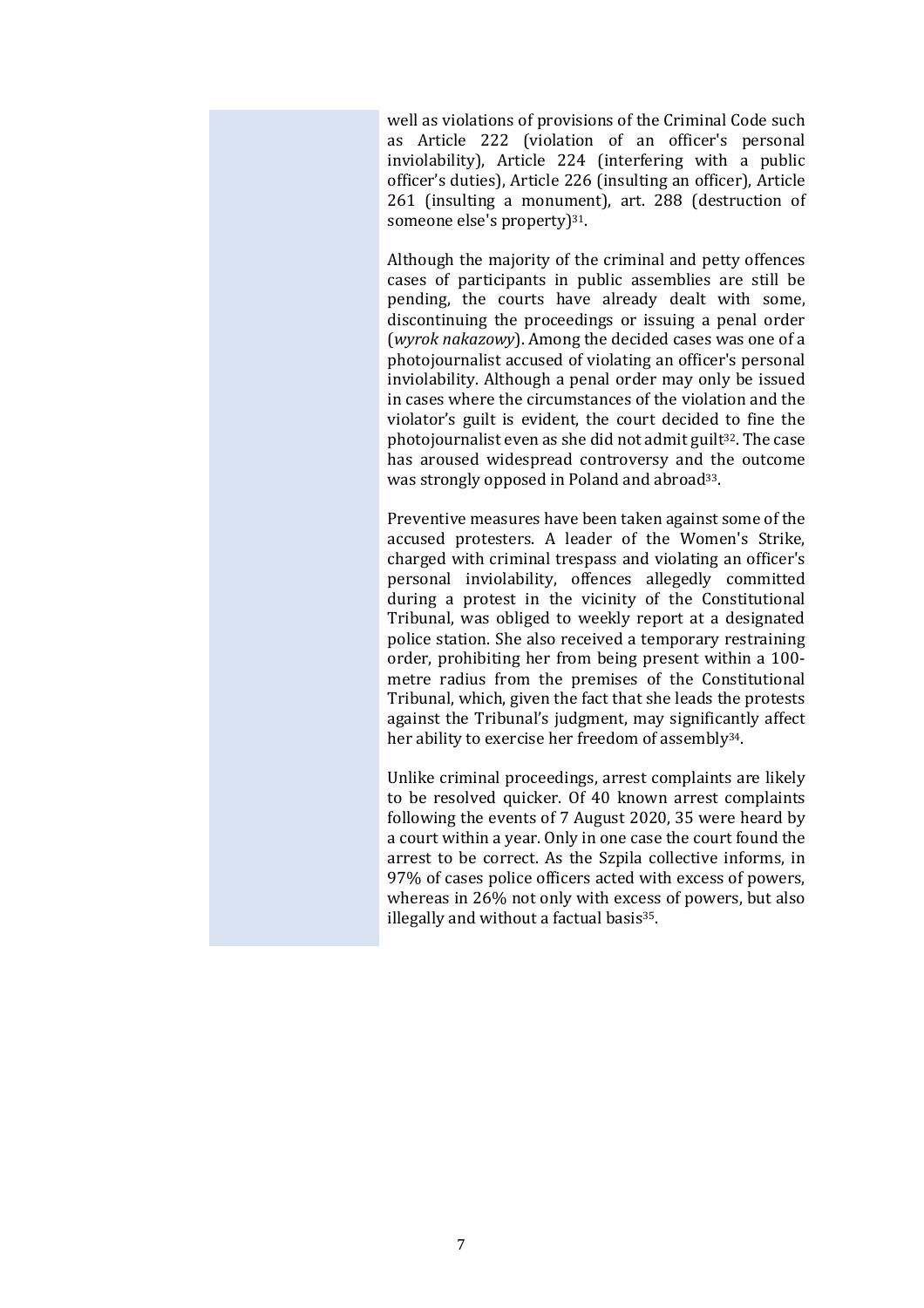- 1) Following the events of the night of 7/8 August 2020, the HFHR has called on the Minister of the Interior and Administration to introduce a rule requiring officers of riot police units, typically present at the scene of public assemblies, to wear identification markings. The absence of such markings prevents the identification of officers responsible for abuses of police powers and the taking of legal action against such officers<sup>36</sup>.
- 2) Responding to the abuses of police powers during the protests, the HFHR prepared a guidebook on the rights and obligations of persons dealing with the police. The guidebook includes 10 factsheets discussing, among other things, direct coercive measures37, freedom of assembly during the state of epidemic<sup>38</sup> or the rules governing the use of pepper spray<sup>39</sup>.
- **General actions** 3) At the beginning of 2021, the Foundation prepared an opinion statement on changes to the petty offence procedure. The changes, proposed by the Government, seek to abolish the option to refuse the acceptance of a ticket which is to be replaced by the possibility of appealing against the ticket. If the proposal becomes law, the defendant will have seven days to lodge a notice of appeal invoking all known evidence subject to the proviso that no additional evidence may be invoked at a later stage of the proceedings. In the opinion of the HFHR, such an arrangement would violate the defendant's right to a defence, which is based on the principle that it is the prosecutor who needs to indicate the arguments pointing to the defendant's guilt. The discussed amendment reverses this rule and deprives the defendant of the possibility to respond to the prosecuting party's arguments<sup>40</sup>. This proposal was presented after more than two months of the protests following the Constitutional Tribunal's abortion judgment, during which the protesters refused to accept tickets *en masse*, bearing in mind that the courts often discontinue proceedings in similar cases or acquit those accused of similar violations<sup>41</sup>.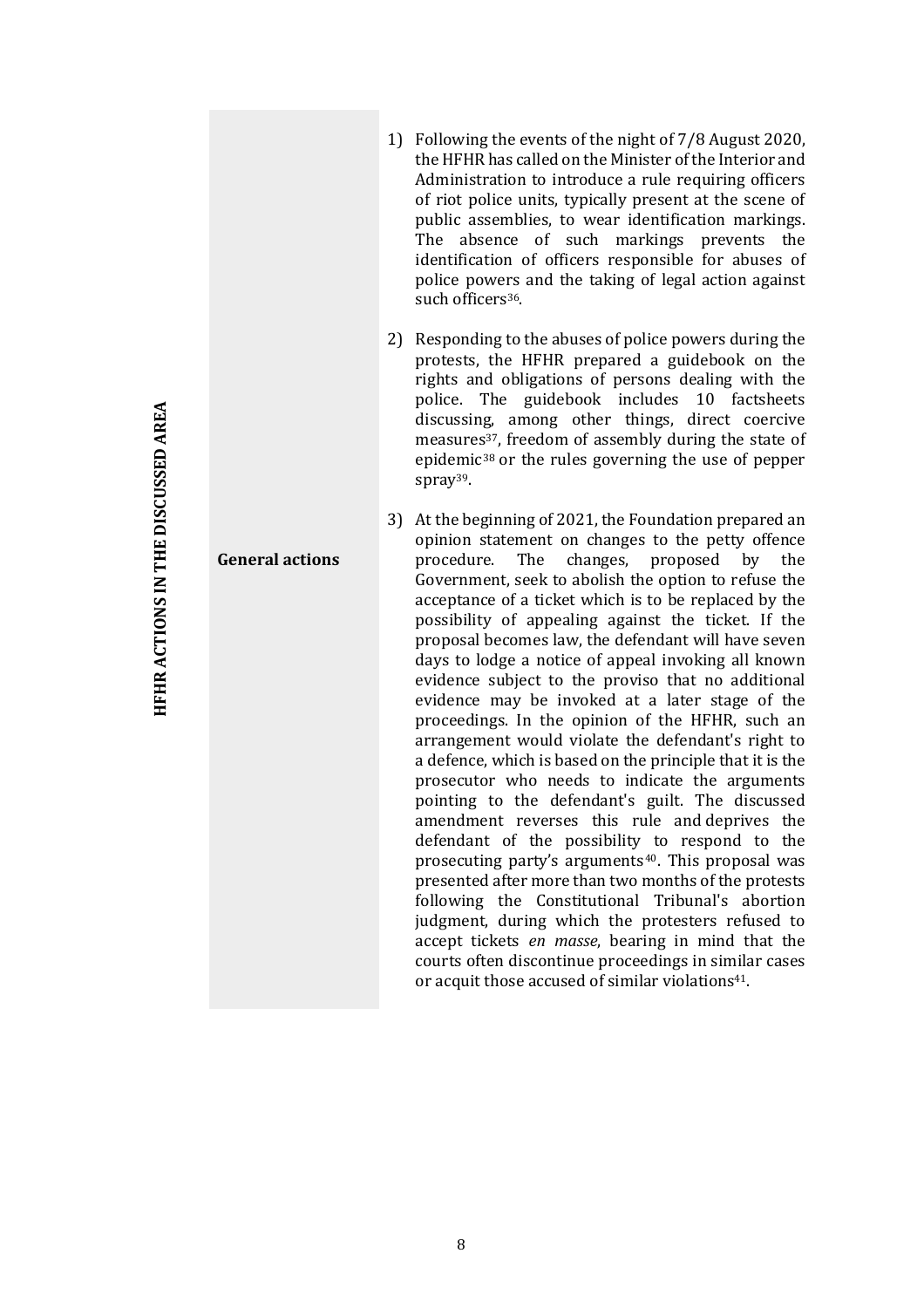1) On 22 May 2020, the HFHR sent a statement to the Chief Commissioner of the Warsaw Police and the National Chief Commissioner of the Police regarding the Business Owners' Strike. The organiser of the protest has notified the municipal authorities of the planned assembly in accordance with a procedure provided for in the Assemblies Act. Although the law does not provide for such a possibility, a municipal body refused to enter the assembly in the register of assemblies (a municipality may either issue a decision banning the assembly or enter the assembly in the register). The organiser appealed to a court, and the court ruled that the municipal body's letter refusing the registration cannot be considered a decision banning the assembly. Furthermore, the court put in question the constitutionality of the then-applicable total ban on assemblies imposed under a regulation. In a letter to the police, who arrested 380 persons participating in the assembly, issued 150 tickets and 220 criminal citations and used tear gas against the demonstrators, the HFHR observed that the ban on assemblies was unconstitutional and stressed the need to respect the principle of proportionality and respect for human dignity during police interventions<sup>42</sup>.

## **Actions taken in individual cases**

2) In response to the events of the night of 7/8 August 2020 related to the arrest of Margot, the HFHR requested the Chief Commissioner of the Warsaw Police to provide information on the actions taken by the police. In its statement, the Foundation drew attention to the random nature of the arrests, which suggests that the arrests had been made without a legal basis, and noted the fact that the arrested persons had not been notified about the basis and reason for their arrest. The HFHR also expressed concerns about police brutality and the instances when lawyers had been deprived of access to arrested protesters kept in police custody. The Foundation referred to international standards, indicating possible violations of Article 3 and Article 6 (3) (c) of the European Convention on Human Rights, as well as of Directive 2013/48/EU on the right of access to a lawyer in criminal proceedings and in European arrest warrant proceedings and on the right to have third persons informed upon deprivation of liberty and to communicate with third persons and with consular authorities while deprived of liberty <sup>43</sup> . In addition to the letter sent to the Police, the HFHR also published a position statement calling on the Police to act in compliance with the law and requesting state authorities to cease their activities leading to an escalation of violence44.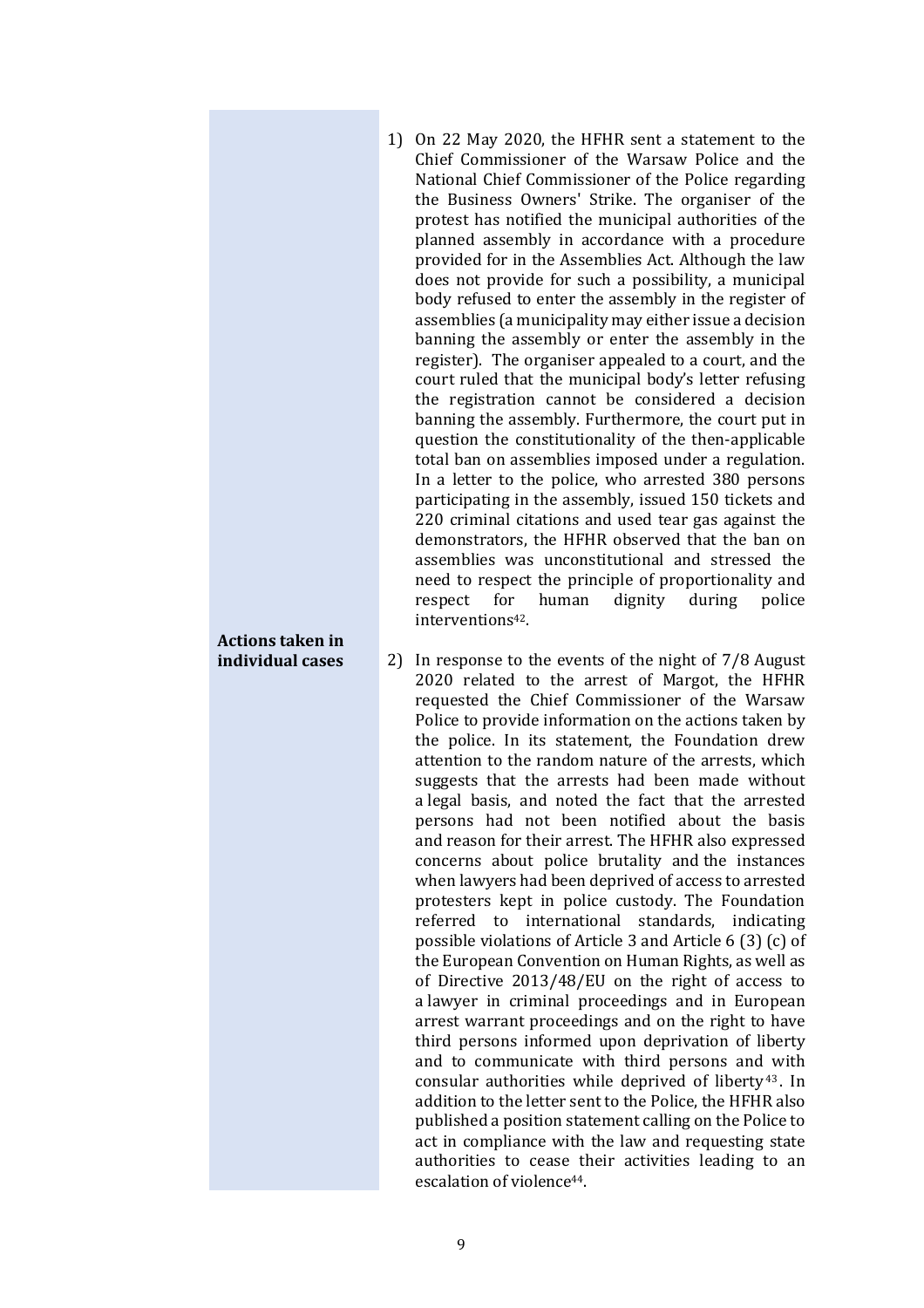- 3) From the first day of protests erupting in the wake of the so-called "judgement" of the Constitutional Tribunal banning abortion on embryopathological grounds, the Foundation monitored the police response to the assemblies.
	- a. After the protests of the night of 22/23 October 2020, the HFHR wrote to the Chief Commissioner of the Warsaw Police and the National Chief Commissioner of the Police about the unconstitutionality of restrictions on the freedom of assembly. The Foundation also stressed that the state is obliged, under Article 11 of the ECHR, to demonstrate the greatest possible tolerance for peaceful public assemblies, and that police attempts to disband an assembly must be proportionate to the threat the assembly presents, whereas the use of measures such as tear gas must be assessed in terms of necessity, proportionality and rationality so to avoid the risk of violations of the prohibition of torture, inhuman or degrading treatment or punishment45.
	- b. On 3 November 2020, the HFHR sent letters to the National Chief Commissioner of the Police and the Chief Commissioner of the Warsaw Police regarding the arrests of trade union activists travelling to Warsaw to take part in one of the Women's Strike protests. In the letters, the HFHR argued that the arbitrary detention of the activists may have violated not only their right to personal liberty but also freedom of assembly46.
	- c. During the protest on the night of 18/19 November 2020, peaceful protesters were surrounded by an impenetrable police cordon. The police used pepper spray against nonviolent protesters (including a Sejm deputy who intervened during the assembly). A plainclothes officer appeared in the crowd, hitting protesters with a telescopic baton in the presence of other police officers. Again, the HFHR drew attention to possible violations of standards under the European Convention on Human Rights, also pointing to an increased risk of COVID-19 infections resulting from the use of irritating substances by the police during public assemblies<sup>47</sup>.
	- d. A prosecutor's office requested the pre-trial detention of a protester. The first instance court rejected the request, but the public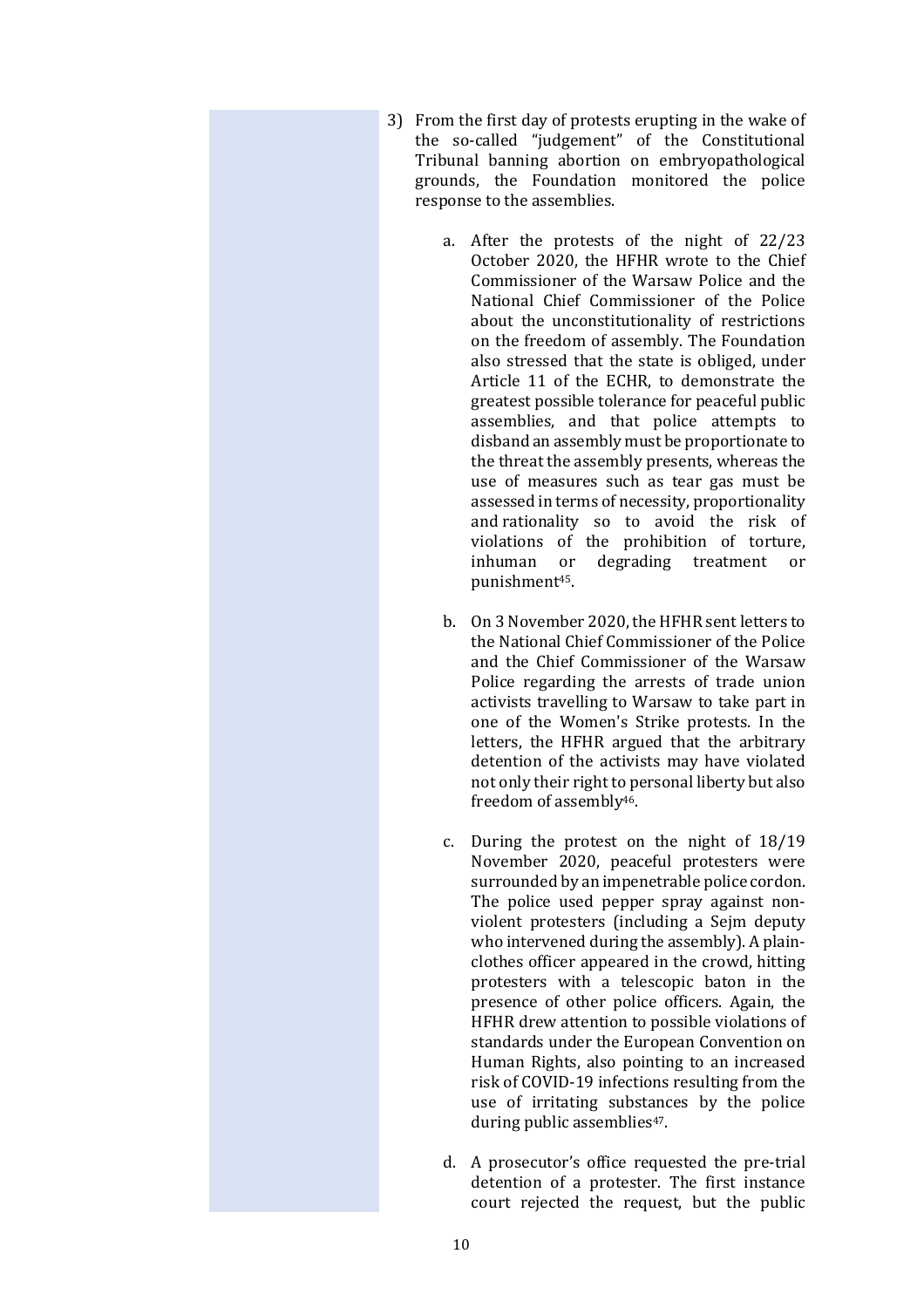prosecutor challenged the decision. The HFHR submitted an amicus curiae brief before the second instance court. In its opinion, the HFHR has underlined that the imposing of pre-trial detention in connection with a person's participation in a public assembly may lead to a violation of freedom of assembly. The second instance court rejected the prosecutor's appeal and refused to apply the most severe preventive measure48.

- e. During the 28 November protest, the police used pepper spray against another parliamentarian, surrounded peaceful protesters and performed mass ID checks. The police entered the grounds of the Warsaw University of Technology, violating the university's autonomy. Once again, the Foundation drew attention to the requirements related to the use of direct coercive measures, the risks associated with the use of pepper gas, as well as to the standards under Articles 3 and 11 of the ECHR and the unconstitutionality of extremely restrictive limitations on the freedom of assembly49.
- f. In response to statements announcing negative consequences for pupils and teachers participating in or supporting the protests, the HFHR sent statements to the education authorities that engaged in potentially unlawful conduct50.
- g. The HFHR also intervened in the case of a protester participating in a spontaneous demonstration of support near a police station whose arm was broken by a police officer and who did not receive proper medical assistance51.
- h. The HFHR acted upon reports of police actions taken against a 14-year-old who had created a Facebook post on a protest. According to press reports, police officers came to the boy's home and informed him that disseminating such information was a public incitement to commit a criminal offence.
- i. In another letter sent to the National Chief Commissioner of the Police, the Foundation referred to the events of 20 and 28 January 2021. On 20 January, the police again used pepper spray against several persons, including photojournalists (although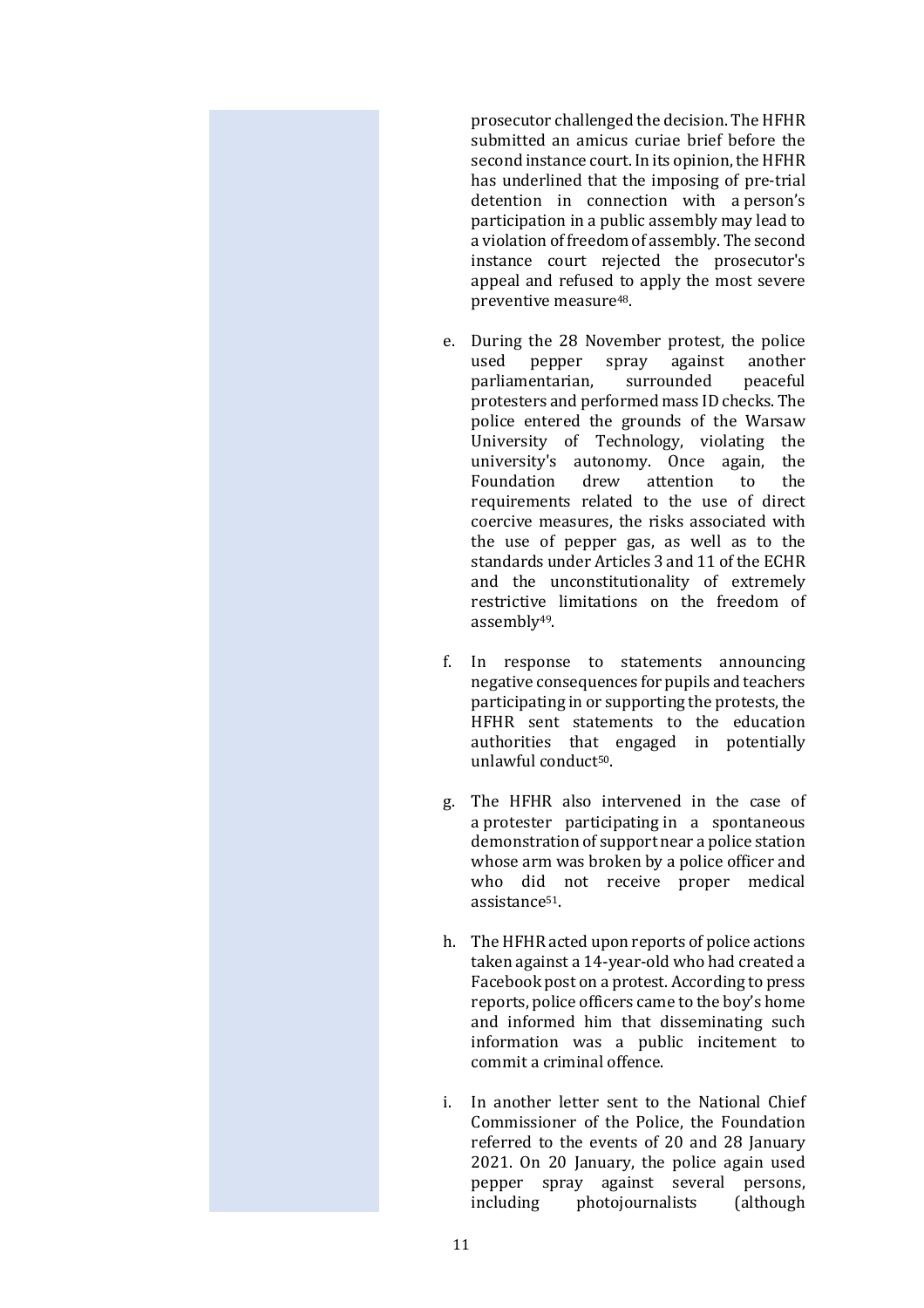the circumstances showed that the officers were aware of the latter's professional role). Immediately after having been peppersprayed, a participant was brutally arrested, left lying handcuffed in the snow, and later dragged to a police car. On 28 January, the police repeatedly formed a cordon to surround the protesters. A person surrounded by the officers had a panic attack, yet the police attempted to prevent that person from receiving assistance. That night, the police arrested 14 people, but only one was brought to a police station in Warsaw, despite the protest taking place in the city centre. The other arrestees were transported to seven different towns outside Warsaw. Reports of abuse also appeared in arrestees' accounts: a woman was forcibly stripped by two female officers in the presence of two male officers, she was verbally abused and, although her tights were taken away during the humiliating strip search, she was placed in a cold holding cell at another police station and did not even get a blanket. The arrested woman was forced to remain handcuffed during an interview. Police officers addressed another arrestee in a vulgar manner, threatening them with beating. During the eight-hour detention, the arrestee was searched four times. In its letter, the HFHR reiterated the standards stemming from Articles 3, 5 and 11 of the ECHR<sup>52</sup>.

- j. A student of a catholic high school had her education contract terminated after she was questioned about her participation in a protest in March 2021. As the reason for the decision, school indicated *belonging to a negative peer group*, which was to be associated with belonging to the political party youth and participation in demonstrations. In a letter to the Education Superintendent of Podlasie, the HFHR drew attention to the standards resulting from the European Convention on Human Rights and the UN Convention on the Rights of the Child<sup>53</sup>.
- k. After the protest on 28 November 2020 (see point 3[e]), a group of deputies, including Barbara Nowacka, against whom a police offices used pepper spray, submitted a notification to the prosecutor. After almost five months, the prosecutor refused to initiate an investigation – in its opinion, the actions of the officer and his superiors did not contain the features of a prohibited act. On July 29,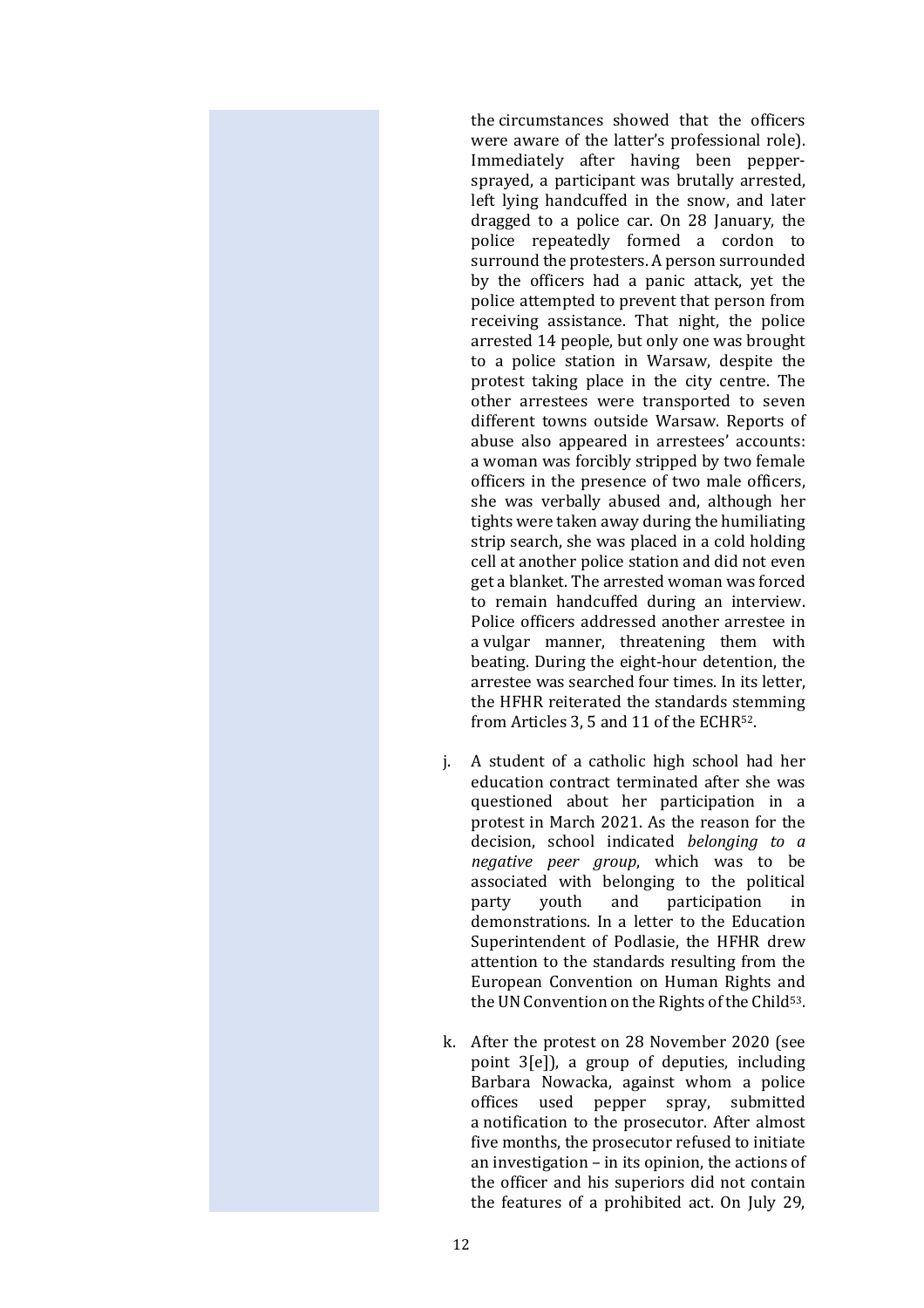2021, the District Court in Warsaw quashed the decision of the prosecutor's office and remitted the case for further investigation. The HFHR submitted an *amicus curiae* brief in this case, in which it presented standards regarding the requirements for the conduct of a police intervention during public gatherings and subsequent proceedings in the light of the rights guaranteed by the ECHR54.

- 4) On 13 April 2021, the HFHR sent a letter to the Regional Police Commissioner in Wrocław concerning the use of police batons on a person participating in an anti-lockdown assembly in Głogów. The Foundation briefly presented standards concerning use of force by the Police<sup>55</sup>.
- 5) On 15 April 2021 the Constitutional Tribunal issued yet another verdict concerning fundamental rights in Poland – this time concerning the Ombudsman. After the judgment was announced, a protest took place against it. Police, mentioning the epidemic, called the participants to leave. Five persons were arrested and according to media accounts, their treatment could be contrary to the use of force standards – as one person left with a broken finger and another had to wear handcuffs for a number of hours. The HFHR wrote again to the Chief Commissioner of the Police, mentioning the relevant ECtHR jurisprudence<sup>56</sup>.
- 6) During a protest against bombardment in the Gaza Strip on 15 May 2021 police officers supposedly covered journalists' cameras and pushed them while they were reporting on the assembly. In a letter to the Chief Commissioner of the Warsaw Police, the HFHR underlined, that the Police is obliged to refrain from taking any unjustified actions hindering the work of reporters during public assemblies<sup>57</sup>.
- 1) The unconstitutional restrictions on the freedom of assembly contained in the so-called "Covid regulations" should be abolished.
- **related to the law** 2) Members of the riot police units should obligatorily wear identification markings.
	- 3) The law allowing the non-acceptance of a ticket should be maintained.

**Proposed changes (or<br>objectives of our actions)**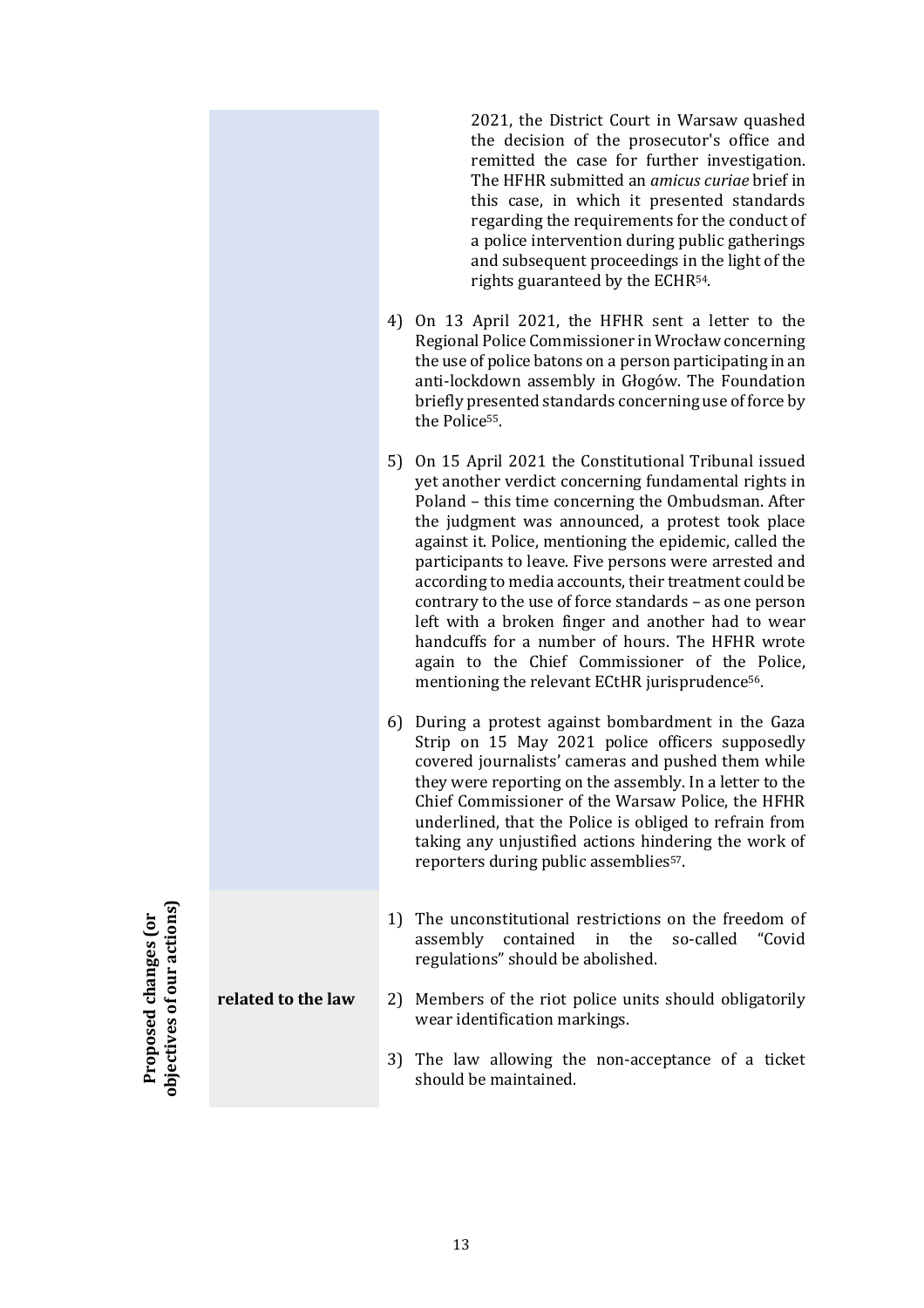| related to practices<br>of national<br><b>authorities</b> | 1) The pandemic should not be used as a pretext for<br>restricting citizens' fundamental rights and freedoms.                                                                                                                                                          |
|-----------------------------------------------------------|------------------------------------------------------------------------------------------------------------------------------------------------------------------------------------------------------------------------------------------------------------------------|
|                                                           | 2) Freedom to hold peaceful spontaneous assemblies<br>should be respected (irrespective of whether the<br>police think that a given assembly could take place<br>upon prior notification).                                                                             |
|                                                           | 3) The police should refrain from using measures that<br>are likely to foster the spread of COVID-19 and<br>adversely affect the course of the disease such as<br>cordoning off large crowds of protesters in a small<br>area or using chemical incapacitating agents. |
|                                                           | 4) The police should strictly comply with the principles<br>relating to the use of direct coercive measures, namely<br>those of proportionality, necessity, subsidiarity and<br>harm reduction.                                                                        |
|                                                           | 5) The police should only take such action against<br>protesters<br>is<br>strictly necessary<br>as<br>in<br>the<br>circumstances.                                                                                                                                      |
|                                                           | 6) Participants in public assemblies may be arrested<br>only if this is objectively and absolutely necessary.                                                                                                                                                          |
|                                                           | 7) If the arrest is necessary, arrested persons should be<br>taken to the nearest police station with sufficient<br>holding capacity.                                                                                                                                  |
|                                                           | 8) The police should take measures to ensure that<br>arrested persons may exercise their right of access to<br>defence lawyers.                                                                                                                                        |
|                                                           | 9) The police should refrain from taking any action that<br>would result in a violation of demonstrators' freedom<br>from torture, inhuman or degrading treatment or<br>punishment, in its substantive or procedural aspects.                                          |
|                                                           | 10) Participants in peaceful protests should not face legal<br>sanctions.                                                                                                                                                                                              |
|                                                           | 11) The police should abandon the routine practice of<br>cordoning off ("kettling") assemblies, mass ID checks<br>of "kettled" crowds and the use of pepper spray on<br>peaceful protesters.                                                                           |
|                                                           | 12) The police should not assume that the participation of<br>minors in a peaceful demonstration is a sign of their<br>demoralisation and should refrain from taking legal<br>action against such minors.                                                              |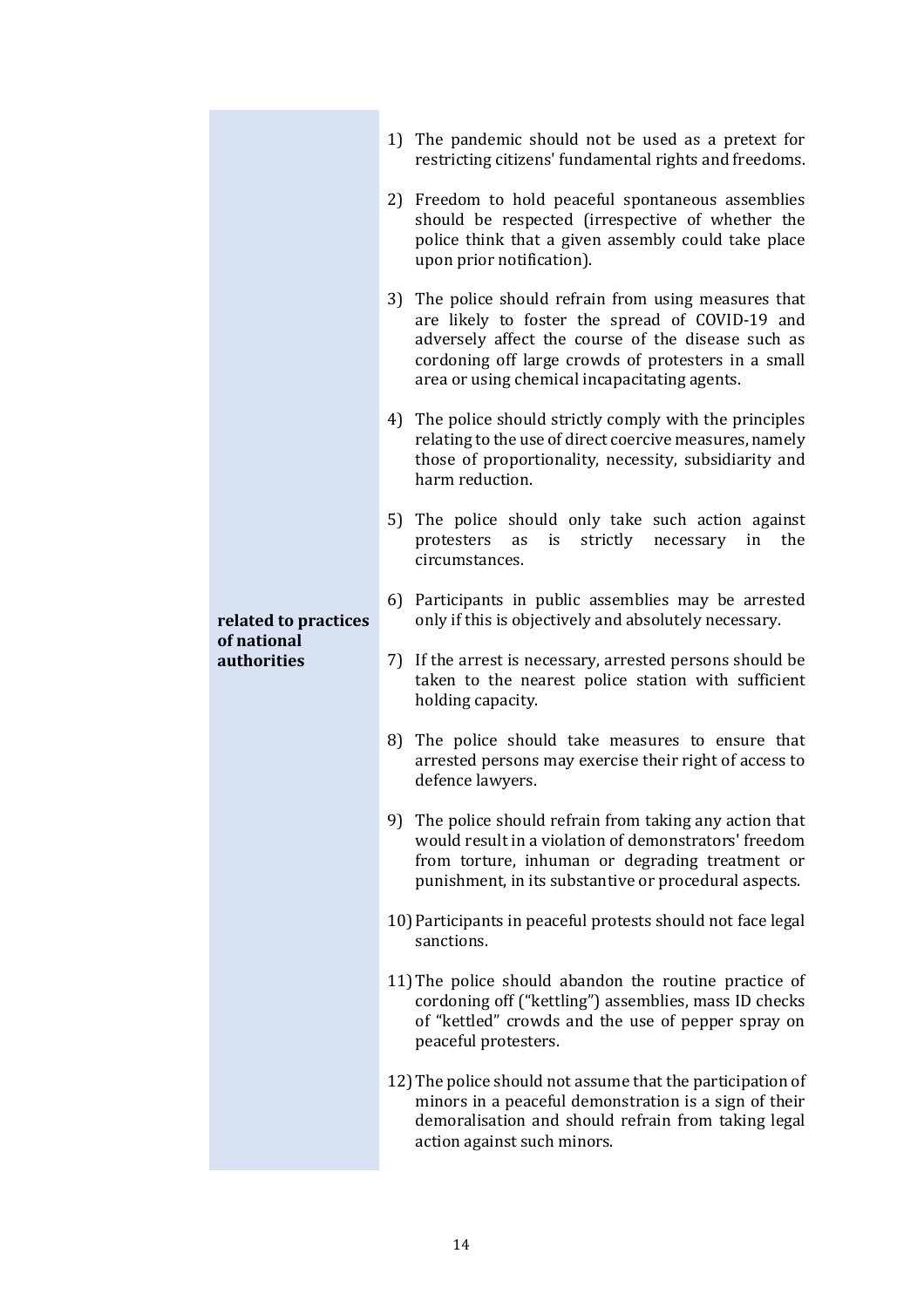13)The courts should not use the penal order procedure to decide on the criminal liability of persons charged in connection with their participation in an assembly. 14)The police should allow members of the media to cover the protests. 15)The police should abandon the practice of using handheld pepper spray throwers on parliamentarians presenting their identity cards. 16)Police officers should be made aware that a person's participation in a peaceful assembly (including a spontaneous assembly) is a manifestation of the exercise of constitutional rights and freedoms fundamental to a democratic society rather than a crime, which should be reflected in the police treatment of protesters. 17)Officers responsible for violations of the freedom from torture, inhuman or degrading treatment, the right to personal liberty and freedom of assembly should be held accountable instead of being rewarded for human rights violations.

 $\overline{a}$ 

<sup>1</sup> Journal of Laws of 2015, item 1485, as amended.

<sup>2</sup> Journal of Laws 2008 No. 234, item 1570, as amended ("Infections Control Act").

<sup>3</sup> The Regulation of the Minister of Health of 13 March 2020 on the declaration of the state of epidemic emergency in the Republic of Poland (Journal of Laws of 2020, item 433, as amended).

<sup>4</sup> The Regulation of the Minister of Health of 20 March 2020 on the declaration of the state of epidemic in the Republic of Poland (Journal of Laws of 2020, item 491, as amended).

<sup>5</sup> Judgment of the Provincial Administrative Court in Opole of 27 October 2020, case no. II SA/Op 219/20.

 $6$  § 14 (1) (1) of the Regulation of the Council of Ministers of 10 April 2020 establishing certain restrictions, directives and prohibitions in connection with the occurrence of the state of epidemic (Journal of Laws of 2020, item 658). As a side note, § 15 of the "earlier" Regulation of the Council of Ministers of 31 March 2020 establishing certain restrictions, directives and prohibitions in connection with the occurrence of the state of epidemic (Journal of Laws of 2020, item 566) provided for the same ban but established a later date of its entry into force (12 April 2020 – on that date this Regulation was no longer in force) whereas the "later" regulation of 10 April 2020 made the ban effective on the day of the regulation's publication, i.e. 10 April 2020.

<sup>7</sup> § 15 of the Regulation of the Council of Ministers of 29 May 2020 establishing certain restrictions, directives and prohibitions in connection with the occurrence of the state of epidemic (Journal of Laws of 2020, item 964).

<sup>&</sup>lt;sup>8</sup> § 26 of the Regulation of the Council of Ministers of 6 May 2021 establishing certain restrictions, directives and prohibitions in connection with the occurrence of the state of epidemic (Journal of Laws of 2021, item 861, as amended).

<sup>9</sup> Regulation of 25 March 2021 amending the regulation establishing certain restrictions, directives and prohibitions in connection with the occurrence of the state of epidemic (Journal of Laws of 2021, item 546).

<sup>10</sup> HFHR's letter on the Business Owners' Strike: [https://www.hfhr.pl/wp](https://www.hfhr.pl/wp-content/uploads/2020/05/KGP.pdf)[content/uploads/2020/05/KGP.pdf](https://www.hfhr.pl/wp-content/uploads/2020/05/KGP.pdf) (accessed on: 10.02.2021).<br><sup>11</sup> HFHR's letter on the protests after Margo

<sup>11</sup> HFHR's letter on the protests after Margot's arrest: [https://www.hfhr.pl/wp](https://www.hfhr.pl/wp-content/uploads/2020/08/3601_001.pdf)[content/uploads/2020/08/3601\\_001.pdf](https://www.hfhr.pl/wp-content/uploads/2020/08/3601_001.pdf) (accessed on: 10.02.2021).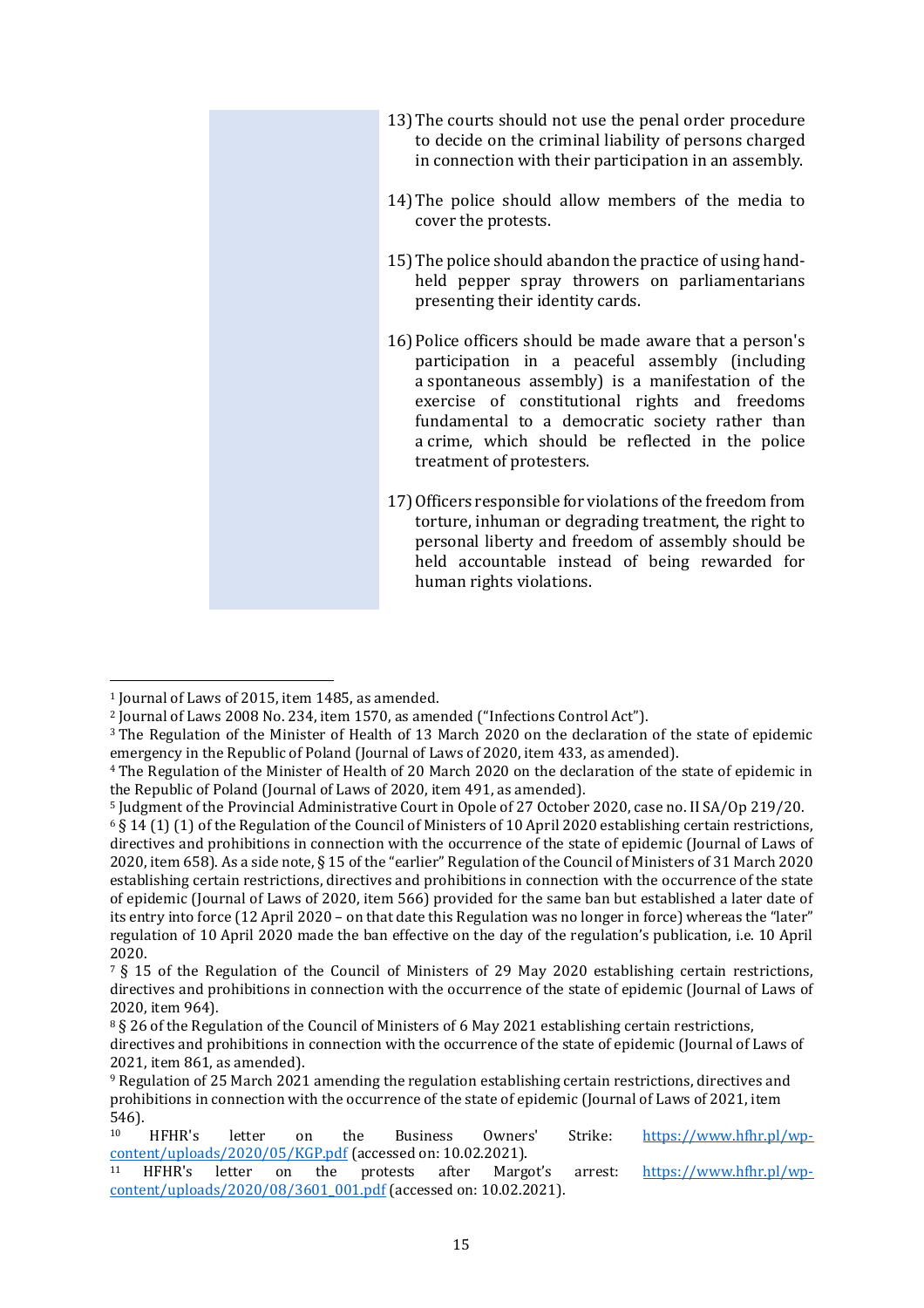-<sup>12</sup> HFHR's letter on the first day of the protests: [https://www.hfhr.pl/wp](https://www.hfhr.pl/wp-content/uploads/2020/10/Protesty-po-wyroku-TK-interwencja-KGP.pdf)[content/uploads/2020/10/Protesty-po-wyroku-TK-interwencja-KGP.pdf](https://www.hfhr.pl/wp-content/uploads/2020/10/Protesty-po-wyroku-TK-interwencja-KGP.pdf) (accessed on: 10.02.2021).

<sup>13</sup> See e.g. *Na Warszawę! 100 tysięcy osób protestowało w stolicy [ZDJĘCIA]*[, https://oko.press/na-warszawe-](https://oko.press/na-warszawe-100-tysiecy-osob-protestowalo-w-stolicy-zdjecia/)[100-tysiecy-osob-protestowalo-w-stolicy-zdjecia/](https://oko.press/na-warszawe-100-tysiecy-osob-protestowalo-w-stolicy-zdjecia/) (accessed on: 12.02.2021).<br><sup>14</sup> See e.g. M. Chołodowski, *Straik Kobiet. Czas* 

<sup>14</sup> See e.g. M. Chołodowski, *Strajk Kobiet. Czas wykorzystać tę siłę*, <https://bialystok.wyborcza.pl/bialystok/7,35241,26620308,strajk-kobiet-czas-wykorzystac-te-sile.html>  $\left(\frac{\text{accessed on: } 12.02.2021\right)}{560}$ 

<sup>15</sup> See Szpila, *Raport (anty)represyjny – 100 dni protestu*, <https://www.facebook.com/kolektywszpila/posts/136721888271686> (accessed on: 10.02.2021).

<sup>16</sup> See e.g. K. Sulowski, Protesty w obronie Margot. Policja zatrzymała 48 osób, *Gazeta Wyborcza*, [https://warszawa.wyborcza.pl/warszawa/7,54420,26192611,protesty-w-obronie-margot-policja](https://warszawa.wyborcza.pl/warszawa/7,54420,26192611,protesty-w-obronie-margot-policja-zatrzymala-48-osob.html)[zatrzymala-48-osob.html](https://warszawa.wyborcza.pl/warszawa/7,54420,26192611,protesty-w-obronie-margot-policja-zatrzymala-48-osob.html) (accessed on: 11.02.2021).

<sup>17</sup> See e.g. A. Karwowska, Strajk Kobiet i prof. Płatek radzą obywatelom. Co zrobić, gdy policja ogranicza nasze prawa, *Gazeta Wyborcza*, [https://wyborcza.pl/7,162657,26566398,strajk-kobiet-radzi](https://wyborcza.pl/7,162657,26566398,strajk-kobiet-radzi-obywatelom-co-zrobic-gdy-policja-ogranicza.html)[obywatelom-co-zrobic-gdy-policja-ogranicza.html](https://wyborcza.pl/7,162657,26566398,strajk-kobiet-radzi-obywatelom-co-zrobic-gdy-policja-ogranicza.html) (accessed on: 11.02.2021).

<sup>18</sup> See e.g. Z. Bukłaha, Rzecznik policji o przemocy podczas strajku kobiet: Użyliśmy siły i gazu i będzie ich używać, *Gazeta Wyborcza*, [https://warszawa.wyborcza.pl/warszawa/7,54420,26526549,rzecznik-policji-](https://warszawa.wyborcza.pl/warszawa/7,54420,26526549,rzecznik-policji-o-zatrzymaniach-i-tajnych-funkcjonariuszach.html)

[o-zatrzymaniach-i-tajnych-funkcjonariuszach.html](https://warszawa.wyborcza.pl/warszawa/7,54420,26526549,rzecznik-policji-o-zatrzymaniach-i-tajnych-funkcjonariuszach.html) (accessed on: 11.02.2021).<br><sup>19</sup> Strajk przedsiebiorców w Warszawie. Zatrzymano ponad 38 <sup>19</sup> *Strajk przedsiębiorców w Warszawie. Zatrzymano ponad 380 osób,* Polsat News, *[https://www.polsatnews.pl/wiadomosc/2020-05-17/strajk-przedsiebiorcow-w-warszawie-zatrzymano](https://www.polsatnews.pl/wiadomosc/2020-05-17/strajk-przedsiebiorcow-w-warszawie-zatrzymano-ponad-380-osob/)[ponad-380-osob/](https://www.polsatnews.pl/wiadomosc/2020-05-17/strajk-przedsiebiorcow-w-warszawie-zatrzymano-ponad-380-osob/)* (accessed on: 11.02.2021).

<sup>20</sup> Z. Bukłaha, Policja: trzeba obejrzeć nagrania z kamerki, aby zobaczyć, jak było z tym gazem, *Gazeta Wyborcza*, [https://warszawa.wyborcza.pl/warszawa/7,54420,26558592,rzecznik-policji-podsumowuje](https://warszawa.wyborcza.pl/warszawa/7,54420,26558592,rzecznik-policji-podsumowuje-sobotni-protest-11-zatrzymanych.html)[sobotni-protest-11-zatrzymanych.html](https://warszawa.wyborcza.pl/warszawa/7,54420,26558592,rzecznik-policji-podsumowuje-sobotni-protest-11-zatrzymanych.html) (accessed on: 11.02.2021).

<sup>21</sup> Letter from the Director of the HR, Training and Legal Services Office in the Police Headquarters, issued on 18 February 2020, no. Kwo-422/21/1758/20/JK.

<sup>22</sup> Letter from the Director of the HR, Training and Legal Service Office in the Police Headquarters, issued on 27 September 2021, no. Kwo-1977/1702/21/KR.

<sup>23</sup> Report of the National Mechanism for the Prevention of Torture from ad hoc visits to detention and sobering up facilities located at police units subordinate to the Warsaw Police Department, [https://www.rpo.gov.pl/sites/default/files/Raport%20%20KMPT%20z%20wizytacji%20jednostek%20](https://www.rpo.gov.pl/sites/default/files/Raport%20%20KMPT%20z%20wizytacji%20jednostek%20policyjnych%20po%20zatrzymaniach%20w%20Warszawie%207.08.2020%2C%20%207.09.2020.pdf) [policiyjnych%20po%20zatrzymań%20w%20Warszawie%207.08.2020%2C%20%207.09.2020.pdf](https://www.rpo.gov.pl/sites/default/files/Raport%20%20KMPT%20z%20wizytacji%20jednostek%20policyjnych%20po%20zatrzymaniach%20w%20Warszawie%207.08.2020%2C%20%207.09.2020.pdf) (accessed on: 10.02.2021).

<sup>24</sup> Report of the National Mechanism for the Prevention of Torture from ad hoc visits to police stations and detention and sobering up facilities located in units subordinate to the Warsaw Police Department and the Provincial Police Department of Radom, [https://www.rpo.gov.pl/sites/default/files/Raport%20KMPT%20z%20wizytacje%20pomieszcze%C5%](https://www.rpo.gov.pl/sites/default/files/Raport%20KMPT%20z%20wizytacje%20pomieszcze%C5%84%20policyjnych%20po%20demonstracjach%20zwi%C4%85zanych%20z%20wyrokiem%20TK%20-%2011.01.2021.pdf) [84%20policiyjnych%20po%20demonstracji%20zwi%C4%85zanych%20z%20wyrokiem%20TK%20-](https://www.rpo.gov.pl/sites/default/files/Raport%20KMPT%20z%20wizytacje%20pomieszcze%C5%84%20policyjnych%20po%20demonstracjach%20zwi%C4%85zanych%20z%20wyrokiem%20TK%20-%2011.01.2021.pdf)

[%2011.01.2021.pdf](https://www.rpo.gov.pl/sites/default/files/Raport%20KMPT%20z%20wizytacje%20pomieszcze%C5%84%20policyjnych%20po%20demonstracjach%20zwi%C4%85zanych%20z%20wyrokiem%20TK%20-%2011.01.2021.pdf) (accessed on: 10.02.2021).

<sup>25</sup> Decision of the Court of Appeal in Warsaw of 15 May 2020, case no. VI ACz 339/20.

<sup>26</sup> Judgment of the District Court for Warszawa-Śródmieście in Warsaw of 16 October 2020, case no. V W 2757/20.

<sup>27</sup> Judgment of the District Court for Warszawa-Śródmieście in Warsaw, case no. V W 1083/20, cited in: Obywatele RP, *Orzeczenia sądów powszechnych z lat 2017-2020. Czy uczestniczenie w zgromadzeniu podczas epidemii jest wykroczeniem? Kiedy i kogo można legitymować? Co ze zgromadzeniami spontanicznymi? Czy kontrdemonstracja jest zakłócaniem zgromadzenia?,* <https://obywatelerp.org/pliki-do-pobrania/> (accessed on: 10.02.2021).

<sup>28</sup> *Ibid*.

<sup>29</sup> Article 116 § 1a was added by Article 1 (2) of the Act of 28 October 2020 amending certain acts in connection with the addressing of COVID-19 emergencies. Previously, in similar situations the police applied (and still apply in some cases) Article 54 of the Petty Offences Code (which refers to violations of rules of conduct in public places). However, the courts have consistently refused to interpret the notion of "rules of conduct" in a way that would allow extending that notion on the state of epidemic restrictions, discontinuing proceedings brought on that basis; in this regard see, for example, the judgment of the District Court in Rzeszów, case no. II W 539/20 (quoted in: Obywatele RP, *Orzecznictwo…*).

<sup>30</sup> Commissioner for Human Rights, *Sanepid uchylił kary 10 tys. zł dla protestujących pod Sejmem przeciw wyborom "kopertowym". Uznał odwołanie obywateli i RPO*, [https://www.rpo.gov.pl/pl/content/sanepid](https://www.rpo.gov.pl/pl/content/sanepid-uchylil-kary-10-tys-z%C5%82-dla-protestujacych-pod-sejmem-odwolanie-RPO-skuteczne)[uchylil-kary-10-tys-z%C5%82-dla-protestujacych-pod-sejmem-odwolanie-RPO-skuteczne](https://www.rpo.gov.pl/pl/content/sanepid-uchylil-kary-10-tys-z%C5%82-dla-protestujacych-pod-sejmem-odwolanie-RPO-skuteczne) (accessed on: 11.02.2021).

<sup>31</sup> *Raport (anty)represyjny*…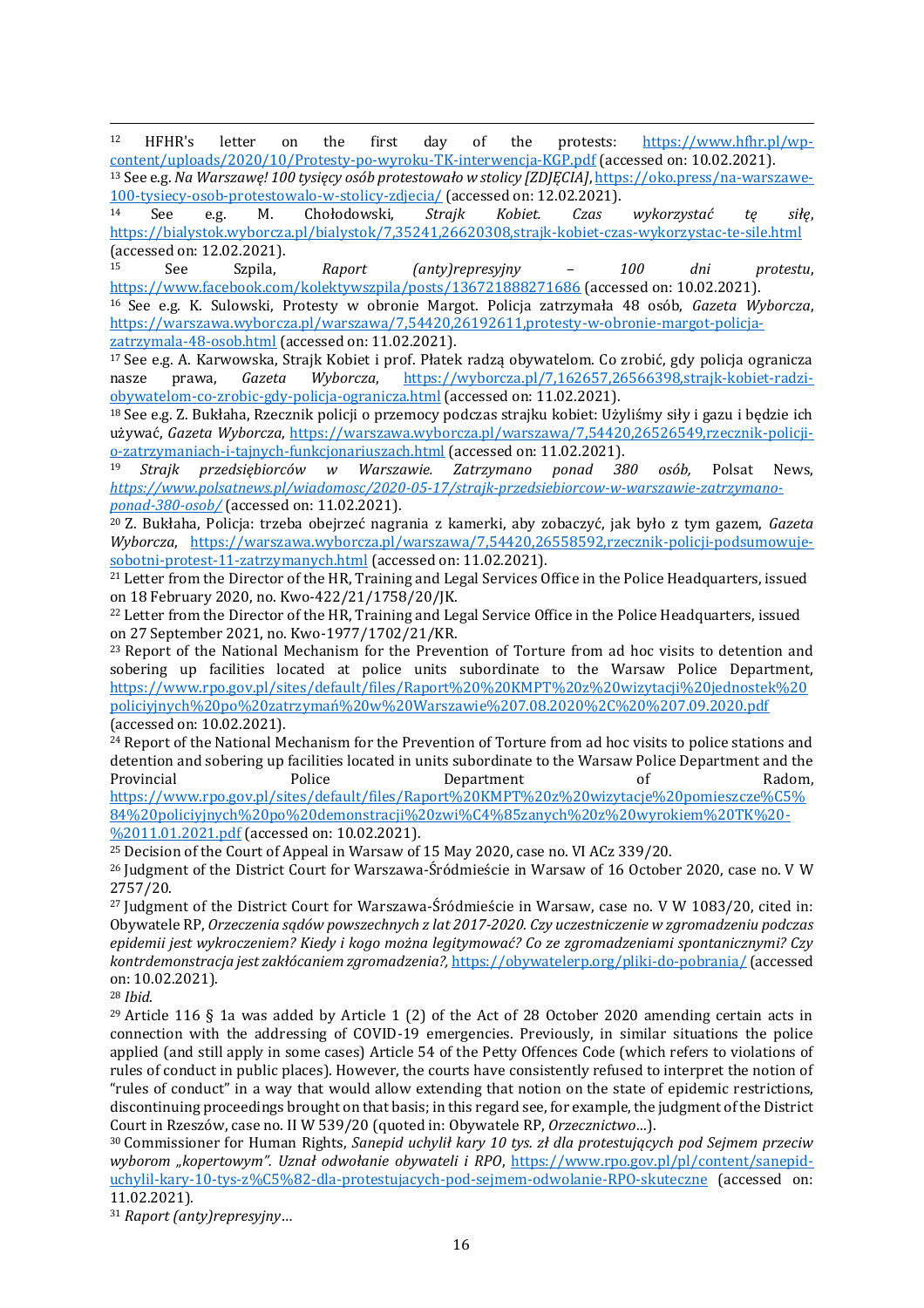-<sup>32</sup> The penal order may still be appealed - according to media reports, the public prosecutor has lodged an objection which means that the journalist's case will go to full trial. For more information, see TVN Warszawa, *Sąd wydał wyrok w sprawie fotoreporterki zatrzymanej na proteście przed ministerstwem*, [https://tvn24.pl/tvnwarszawa/najnowsze/warszawa-agata-grzybowska-fotoreporterka-skazana-](https://tvn24.pl/tvnwarszawa/najnowsze/warszawa-agata-grzybowska-fotoreporterka-skazana-wyrokiem-nakazowym-za-naruszenie-nietykalnosci-policjanta-5006850)

[wyrokiem-nakazowym-za-naruszenie-nietykalnosci-policjanta-5006850](https://tvn24.pl/tvnwarszawa/najnowsze/warszawa-agata-grzybowska-fotoreporterka-skazana-wyrokiem-nakazowym-za-naruszenie-nietykalnosci-policjanta-5006850) (accessed on: 11.02.2021).

<sup>33</sup> See e.g. Reporters Without Borders, *Poland: Drop charges against reporter who covered women's rights protests, RSF says,* [https://rsf.org/en/news/poland-drop-charges-against-reporter-who-covered-womens](https://rsf.org/en/news/poland-drop-charges-against-reporter-who-covered-womens-rights-protest-rsf-says)[rights-protest-rsf-says](https://rsf.org/en/news/poland-drop-charges-against-reporter-who-covered-womens-rights-protest-rsf-says) (accessed on: 11.02.2021).

<sup>34</sup> Klementyna Suchanow publicised the content of the decision on the preventive measures via Twitter: <https://twitter.com/KSuchanow/status/1355256527700029447> (accessed on: 11.02.2021).

<sup>35</sup> Kolektyw Szpila, A. Sukiennik, *Rok po tęczowej nocy. Raport podsumowujący zatrzymania z 7 sierpnia 2020*, Warsaw 2021, [https://szpila.blackblogs.org/wp-content/uploads/sites/1590/2021/08/Raport-](https://szpila.blackblogs.org/wp-content/uploads/sites/1590/2021/08/Raport-Rok-po-T%C4%99czowej-Nocy_kompresja.pdf)[Rok-po-T%C4%99czowej-Nocy\\_kompresja.pdf](https://szpila.blackblogs.org/wp-content/uploads/sites/1590/2021/08/Raport-Rok-po-T%C4%99czowej-Nocy_kompresja.pdf) (accessed on 27.10.2021).

<sup>36</sup> HFHR, *Policjanci bez znaków identyfikacji – czas na zmianę*[, https://www.hfhr.pl/policjanci-bez-znakow](https://www.hfhr.pl/policjanci-bez-znakow-identyfikacji-czas-na-zmiane/)[identyfikacji-czas-na-zmiane/](https://www.hfhr.pl/policjanci-bez-znakow-identyfikacji-czas-na-zmiane/) (accessed on: 11.02.2021).

<sup>37</sup> HFHR, *Wiem, że… | Środki przymusu bezpośredniego*, [https://www.hfhr.pl/wiem-ze-elementarz-naszych](https://www.hfhr.pl/wiem-ze-elementarz-naszych-praw-i-obowiazkow-w-kontakcie-z-policja/)[praw-i-obowiazkow-w-kontakcie-z-policja/](https://www.hfhr.pl/wiem-ze-elementarz-naszych-praw-i-obowiazkow-w-kontakcie-z-policja/) (accessed on: 11.02.2021).

<sup>38</sup> HFHR, *Wiem, że… | Wolność zgromadzeń a tzw. "rozporządzenia covidowe",* [https://www.hfhr.pl/wiem](https://www.hfhr.pl/wiem-ze-wolnosc-zgromadzen-a-tzw-rozporzadzenia-covidowe/)[ze-wolnosc-zgromadzen-a-tzw-rozporzadzenia-covidowe/](https://www.hfhr.pl/wiem-ze-wolnosc-zgromadzen-a-tzw-rozporzadzenia-covidowe/) (accessed on: 11.02.2021).

<sup>39</sup> HFHR, *Wiem, że… | Stosowanie gazu pieprzowego*, [https://www.hfhr.pl/wiem-ze-stosowanie-gazu](https://www.hfhr.pl/wiem-ze-stosowanie-gazu-pieprzowego/)[pieprzowego/](https://www.hfhr.pl/wiem-ze-stosowanie-gazu-pieprzowego/) (accessed on: 11.02.2021).

<sup>40</sup> HFHR, *HFPC krytyczna wobec zmian w wykroczeniach i dostępie do akt zakończonych śledztw,*  [https://www.hfhr.pl/hfpc-krytyczna-wobec-zmian-w-wykroczeniach-i-dostepie-do-akt-zakonczonych](https://www.hfhr.pl/hfpc-krytyczna-wobec-zmian-w-wykroczeniach-i-dostepie-do-akt-zakonczonych-sledztw/)[sledztw/](https://www.hfhr.pl/hfpc-krytyczna-wobec-zmian-w-wykroczeniach-i-dostepie-do-akt-zakonczonych-sledztw/) (accessed on: 11.02.2021).

<sup>41</sup> See e.g. J. Jezierska, A. Mieszała, *Wolność zgromadzeń w praktyce polskich sądów. Raport HFPC z monitoringu postępowań*, [http://www.hfhr.pl/wolnosc-zgromadzen-w-praktyce-polskich-sadow-raport](http://www.hfhr.pl/wolnosc-zgromadzen-w-praktyce-polskich-sadow-raport-hfpc-z-monitoringu-postepowan/)[hfpc-z-monitoringu-postepowan/](http://www.hfhr.pl/wolnosc-zgromadzen-w-praktyce-polskich-sadow-raport-hfpc-z-monitoringu-postepowan/) (accessed on: 11.02.2021).

<sup>42</sup> HFHR, *Epidemia nie uchyla prawa do wolności zgromadzeń. HFPC interweniuje ws. protestu przedsiębiorców*, [https://www.hfhr.pl/epidemia-nie-ogranicza-wolnosci-zgromadzen-hfpc-interweniuje](https://www.hfhr.pl/epidemia-nie-ogranicza-wolnosci-zgromadzen-hfpc-interweniuje-ws-protestu-przedsiebiorcow/)[ws-protestu-przedsiebiorcow/](https://www.hfhr.pl/epidemia-nie-ogranicza-wolnosci-zgromadzen-hfpc-interweniuje-ws-protestu-przedsiebiorcow/) (accessed on: 11.02.2021).

<sup>43</sup> HFHR, *Interwencje Policji w czasie wydarzeń z 7 sierpnia. Wystąpienie HFPC do Komendanta Stołecznego Policji,* [https://www.hfhr.pl/interwencje-policji-w-czasie-wydarzen-z-7-sierpnia-wystapienie-hfpc-do](https://www.hfhr.pl/interwencje-policji-w-czasie-wydarzen-z-7-sierpnia-wystapienie-hfpc-do-komendanta-stolecznego-policji/)[komendanta-stolecznego-policji/](https://www.hfhr.pl/interwencje-policji-w-czasie-wydarzen-z-7-sierpnia-wystapienie-hfpc-do-komendanta-stolecznego-policji/) (accessed on: 11.02.2021).

<sup>44</sup> HFHR, *Stanowisko Helsińskiej Fundacji Praw Człowieka w sprawie zajść w Warszawie w nocy z 7 na 8 sierpnia 2020 r. po zatrzymaniu aktywistki LGBT+ – Margot*, [https://www.hfhr.pl/stanowisko-helsinskiej](https://www.hfhr.pl/stanowisko-helsinskiej-fundacji-praw-czlowieka-w-sprawie-zajsc-w-warszawie-w-nocy-z-7-na-8-sierpnia-2020-r-po-zatrzymaniu-aktywistki-lgbt-margot-2/)[fundacji-praw-czlowieka-w-sprawie-zajsc-w-warszawie-w-nocy-z-7-na-8-sierpnia-2020-r-po-](https://www.hfhr.pl/stanowisko-helsinskiej-fundacji-praw-czlowieka-w-sprawie-zajsc-w-warszawie-w-nocy-z-7-na-8-sierpnia-2020-r-po-zatrzymaniu-aktywistki-lgbt-margot-2/)

[zatrzymaniu-aktivistki-lgbt-margot-2/](https://www.hfhr.pl/stanowisko-helsinskiej-fundacji-praw-czlowieka-w-sprawie-zajsc-w-warszawie-w-nocy-z-7-na-8-sierpnia-2020-r-po-zatrzymaniu-aktywistki-lgbt-margot-2/) (accessed on: 11.02.2021).

<sup>45</sup> HFHR, *Helsińska Fundacja Praw Człowieka interweniuje w sprawie wydarzeń w nocy z 22 na 23 października*, [https://www.hfhr.pl/helsinska-fundacja-praw-czlowieka-interweniuje-w-sprawie](https://www.hfhr.pl/helsinska-fundacja-praw-czlowieka-interweniuje-w-sprawie-wydarzen-w-nocy-z-22-na-23-pazdziernika/)[wydarzen-w-nocy-z-22-na-23-pazdziernika/](https://www.hfhr.pl/helsinska-fundacja-praw-czlowieka-interweniuje-w-sprawie-wydarzen-w-nocy-z-22-na-23-pazdziernika/) (accessed on: 11.02.2021).

<sup>46</sup> HFHR, *Helsińska Fundacja Praw Człowieka interweniuje w sprawie zatrzymania działaczy jadących na Strajk Kobiet*, [https://www.hfhr.pl/helsinska-fundacja-praw-czlowieka-interweniuje-w-sprawie](https://www.hfhr.pl/helsinska-fundacja-praw-czlowieka-interweniuje-w-sprawie-zatrzymania-dzialaczek-i-dzialaczy-zwiazku-zawodowego-inicjatywa-pracownicza-jadacych-na-strajk-kobiet/)[zatrzymania-dzialaczek-i-dzialaczy-zawodowego-inicjatywa-pracownicza-jadacych-na-strajk-kobiet/](https://www.hfhr.pl/helsinska-fundacja-praw-czlowieka-interweniuje-w-sprawie-zatrzymania-dzialaczek-i-dzialaczy-zwiazku-zawodowego-inicjatywa-pracownicza-jadacych-na-strajk-kobiet/) (accessed on: 11.02.2021).

<sup>47</sup> HFHR, *Interwencja HFPC w sprawie wydarzeń z 18 i 19 listopada 2020 r. w Warszawie*, [https://www.hfhr.pl/interwencja-hfpc-w-sprawie-wydarzen-na-pl-powstancow-i-przed-sadem](https://www.hfhr.pl/interwencja-hfpc-w-sprawie-wydarzen-na-pl-powstancow-i-przed-sadem-okregowym-w-warszawie/)[okregowym-w-w-warszawie/](https://www.hfhr.pl/interwencja-hfpc-w-sprawie-wydarzen-na-pl-powstancow-i-przed-sadem-okregowym-w-warszawie/) (accessed on: 11.02.2021).

<sup>48</sup> HFHR, *Wniosek o tymczasowe aresztowanie dla uczestniczki protestów – HFHR składa opinię przyjaciela sądu,* [https://www.hfhr.pl/wniosek-o-tymczasowe-aresztowanie-dla-uczestniczki-protestow-hfpc](https://www.hfhr.pl/wniosek-o-tymczasowe-aresztowanie-dla-uczestniczki-protestow-hfpc-sklada-opinie-przyjaciela-sadu/)[sklada-opinie-przyjaciela-sadu/](https://www.hfhr.pl/wniosek-o-tymczasowe-aresztowanie-dla-uczestniczki-protestow-hfpc-sklada-opinie-przyjaciela-sadu/) (accessed on: 11.02.2021).

<sup>49</sup> HFHR, *Użycie gazu wobec posłanki, otoczenie kordonem, masowe legitymowanie. Kolejna interwencja HFPC*, [https://www.hfhr.pl/uzycie-gazu-wobec-poslanki-otoczenie-kordonem-masowe-legitymowanie](https://www.hfhr.pl/uzycie-gazu-wobec-poslanki-otoczenie-kordonem-masowe-legitymowanie-kolejna-interwencja-hfpc/)[kolejna-interwencja-hfpc/](https://www.hfhr.pl/uzycie-gazu-wobec-poslanki-otoczenie-kordonem-masowe-legitymowanie-kolejna-interwencja-hfpc/) (accessed on: 11.02.2021).

<sup>50</sup> HFHR, *Prawa dzieci w praktyce – kuratoria odpowiadają na wystąpienia HFPC w sprawie uczniów wyrażących poparcie dla trwaących protestów,* [https://www.hfhr.pl/prawa-dzieci-w-praktyce-kuratoria](https://www.hfhr.pl/prawa-dzieci-w-praktyce-kuratoria-odpowiadaja-na-wystapienia-hfpc-w-sprawie-uczniow-wyrazajacych-poparcie-dla-trwajacych-protestow/)[odpowiadaja-na-wystapienia-hfpc-w-sprawie-uczniow-wyrazajacych-poparcie-dla-trwajacych](https://www.hfhr.pl/prawa-dzieci-w-praktyce-kuratoria-odpowiadaja-na-wystapienia-hfpc-w-sprawie-uczniow-wyrazajacych-poparcie-dla-trwajacych-protestow/)[protestow/](https://www.hfhr.pl/prawa-dzieci-w-praktyce-kuratoria-odpowiadaja-na-wystapienia-hfpc-w-sprawie-uczniow-wyrazajacych-poparcie-dla-trwajacych-protestow/) (accessed on: 11.02.2021).

<sup>51</sup> HFHR, *Złamanie ręki osoby protestującej podczas policyjnej interwencji. Interwencja HFPC,*  [https://www.hfhr.pl/zlamanie-reki-osoby-protestujacej-podczas-policyjnej-interwencji-interwencja](https://www.hfhr.pl/zlamanie-reki-osoby-protestujacej-podczas-policyjnej-interwencji-interwencja-hfpc/)[hfpc/](https://www.hfhr.pl/zlamanie-reki-osoby-protestujacej-podczas-policyjnej-interwencji-interwencja-hfpc/) (accessed on: 11.02.2021).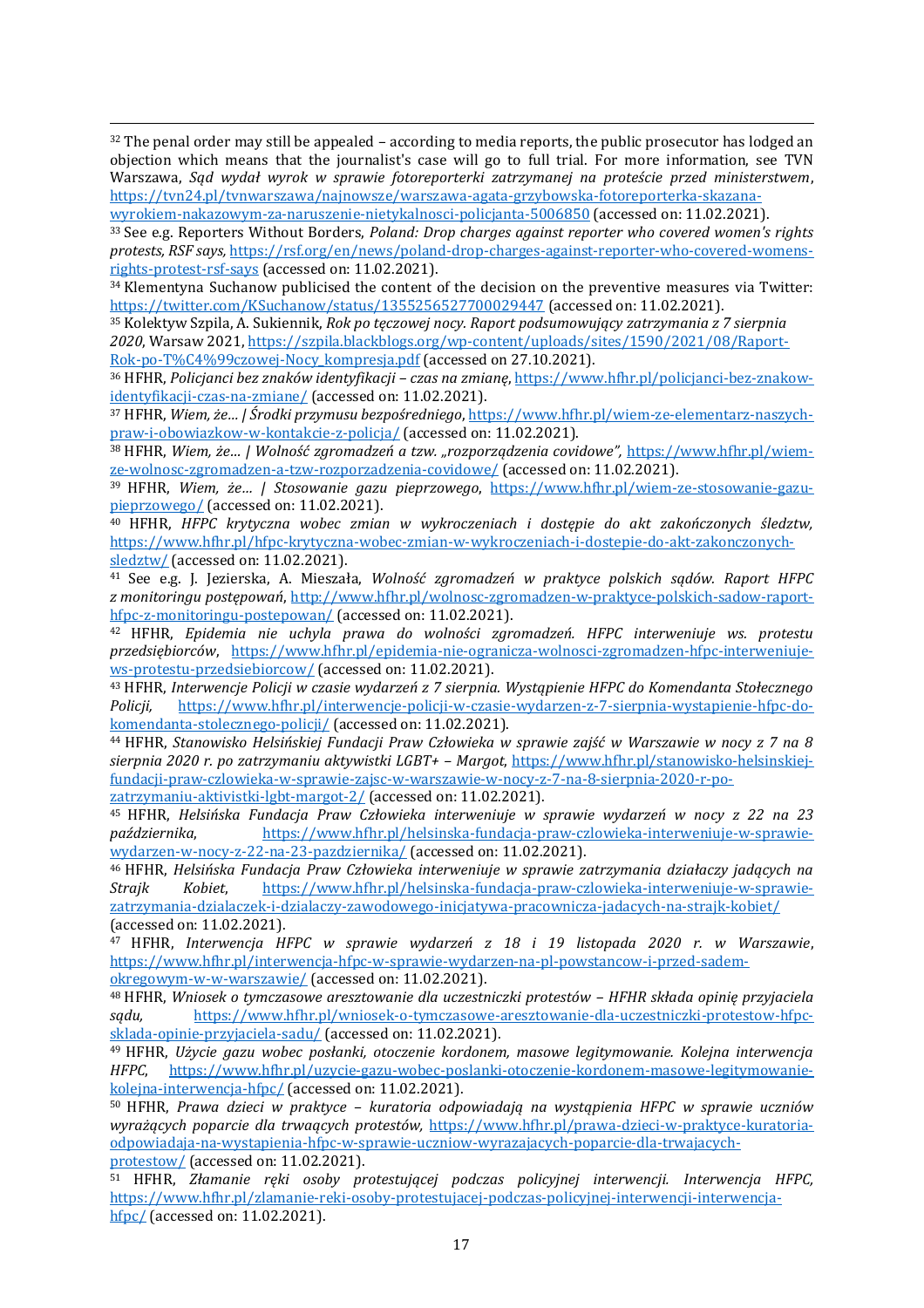<sup>52</sup> HFHR's letter from the to the National Chief Commissioner of the Police of 12 February 2021, [https://www.hfhr.pl/kolejne-przypadki-naduzyc-policji-wobec-protestujacych-hfpc-kieruje-interwencje](https://www.hfhr.pl/kolejne-przypadki-naduzyc-policji-wobec-protestujacych-hfpc-kieruje-interwencje-do-komendanta-glownego-policji/)[do-komendanta-glownego-policji/](https://www.hfhr.pl/kolejne-przypadki-naduzyc-policji-wobec-protestujacych-hfpc-kieruje-interwencje-do-komendanta-glownego-policji/) (accessed on: 19.02.2021).

<sup>53</sup> HFHR, *Uczennica wyrzucona ze szkoły za udział w protestach? HFPC interweniuje***,**  <https://www.hfhr.pl/uczennica-wyrzucona-ze-szkoly-za-udzial-w-protestach-hfpc-interweniuje/> (accessed on: 29.10.2021).

-

<sup>54</sup> HFHR, *Sąd nakazuje prokuraturze dalsze prowadzenie sprawy dot. użycia gazu pieprzowego wobec posłanki na proteście. HFPC składa opinię,* [https://www.hfhr.pl/prokuratura-odmawia-sledztwa-ws](https://www.hfhr.pl/prokuratura-odmawia-sledztwa-ws-uzycia-gazu/)[uzycia-gazu/](https://www.hfhr.pl/prokuratura-odmawia-sledztwa-ws-uzycia-gazu/) (accessed on: 29.10.2021).

<sup>55</sup> HFHR, *HFPC interweniuje w sprawie działań Policji w Głogowie*, [https://www.hfhr.pl/hfpc-interweniuje](https://www.hfhr.pl/hfpc-interweniuje-w-sprawie-dzialan-policji-w-glogowie/)[w-sprawie-dzialan-policji-w-glogowie/](https://www.hfhr.pl/hfpc-interweniuje-w-sprawie-dzialan-policji-w-glogowie/) (accessed on 27.10.2021).

<sup>56</sup> HFHR, *Zatrzymania i nadużycie siły: HFPC pisze do Komendanta Głównego Policji w sprawie protestów po wyroku TK*[, https://www.hfhr.pl/zatrzymania-i-naduzycie-sily-hfpc-pisze-do-komendanta-glownego](https://www.hfhr.pl/zatrzymania-i-naduzycie-sily-hfpc-pisze-do-komendanta-glownego-policji-w-sprawie-protestow-po-wyroku-tk/)[policji-w-sprawie-protestow-po-wyroku-tk/](https://www.hfhr.pl/zatrzymania-i-naduzycie-sily-hfpc-pisze-do-komendanta-glownego-policji-w-sprawie-protestow-po-wyroku-tk/) (accessed on 27.10.2021).

<sup>57</sup> HFHR, *Policja utrudniała dziennikarzom relacjonowanie protestu przed ambasadą Izraela. HFPC interweniuje,* [https://www.hfhr.pl/policja-utrudniala-dziennikarzom-relacjonowanie-protestu-przed](https://www.hfhr.pl/policja-utrudniala-dziennikarzom-relacjonowanie-protestu-przed-ambasada-izraela-hfpc-interweniuje/)[ambasada-izraela-hfpc-interweniuje/](https://www.hfhr.pl/policja-utrudniala-dziennikarzom-relacjonowanie-protestu-przed-ambasada-izraela-hfpc-interweniuje/) (accessed on 29.10.2021).